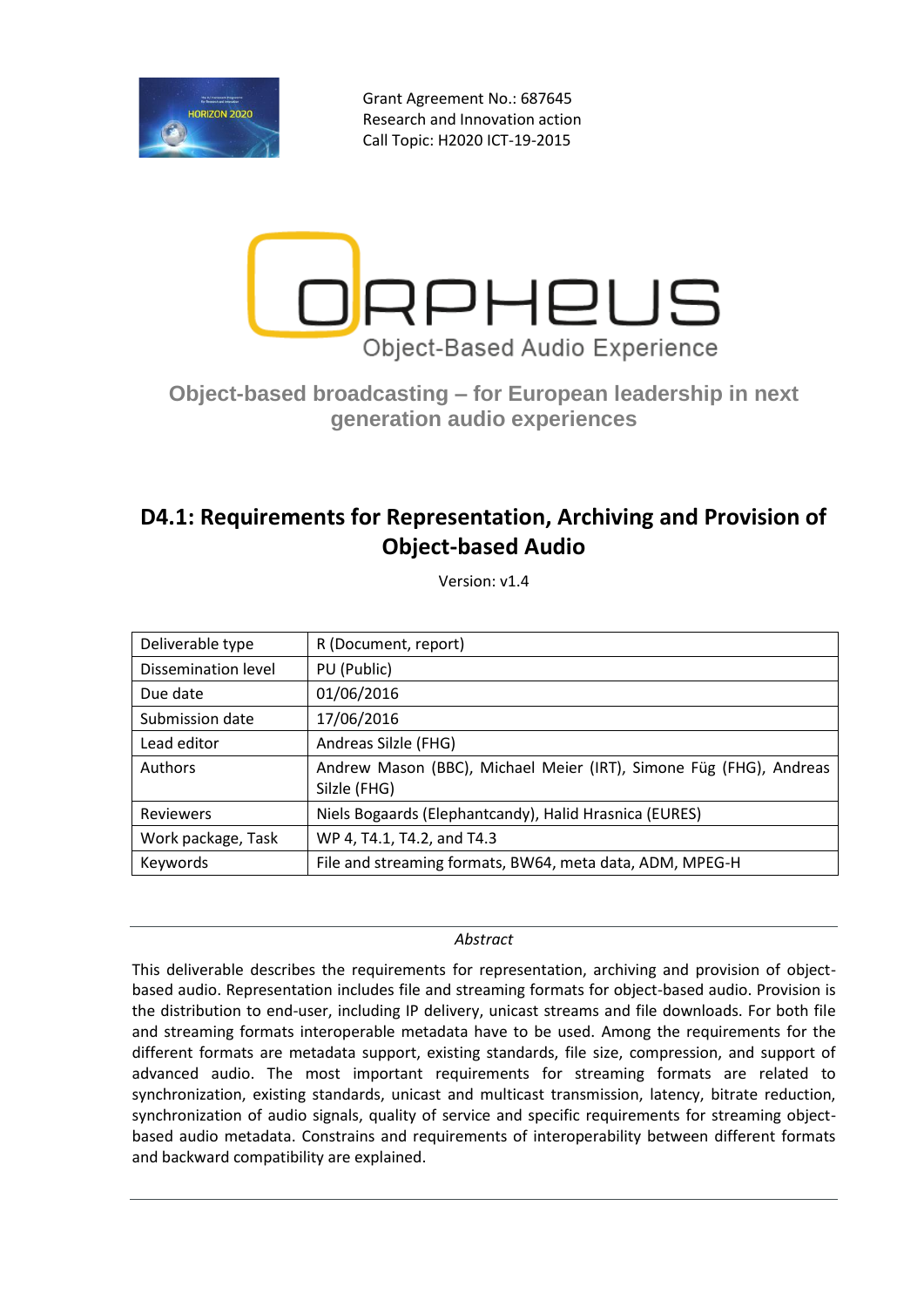

| <b>Version</b> | <b>Date</b> | <b>Description of change</b>  | List of contributor $(s)$ |
|----------------|-------------|-------------------------------|---------------------------|
| v0.1           | 20/05/2016  | Start with BBC input          | Andrew, Andreas           |
| v0.2           | 24/05/2016  | Add FHG input                 | Michael W., Andreas       |
| v0.3           | 24/05/2016  | FHG input                     | Andreas                   |
| v0.5           | 24/05/2016  | FHG input                     | Simone                    |
| v0.6           | 27/05/2016  | FHG input                     | Simone                    |
| v0.62          | 30/05/2016  | FHG input                     | Andreas                   |
| v1.1           | 03/06/2016  | Review                        | reviewers                 |
| v1.3           | 10/06/2016  | Integrate reviews             | Andreas                   |
| v1.4           | 17/06/2016  | Final editing and corrections | Uwe                       |

#### **Document revision history**

#### **Disclaimer**

This report contains material which is the copyright of certain ORPHEUS Consortium Parties and may not be reproduced or copied without permission.

All ORPHEUS Consortium Parties have agreed to publication of this report, the content of which is licensed under a Creative Commons Attribution-NonCommercial-NoDerivs 3.0 Unported License<sup>1</sup>.

Neither the ORPHEUS Consortium Parties nor the European Commission warrant that the information contained in the Deliverable is capable of use, or that use of the information is free from risk, and accept no liability for loss or damage suffered by any person using the information.

#### **Copyright notice**

1

© 2015 - 2018 ORPHEUS Consortium Parties

<sup>1</sup> http://creativecommons.org/licenses/by-nc-nd/3.0/deed.en\_US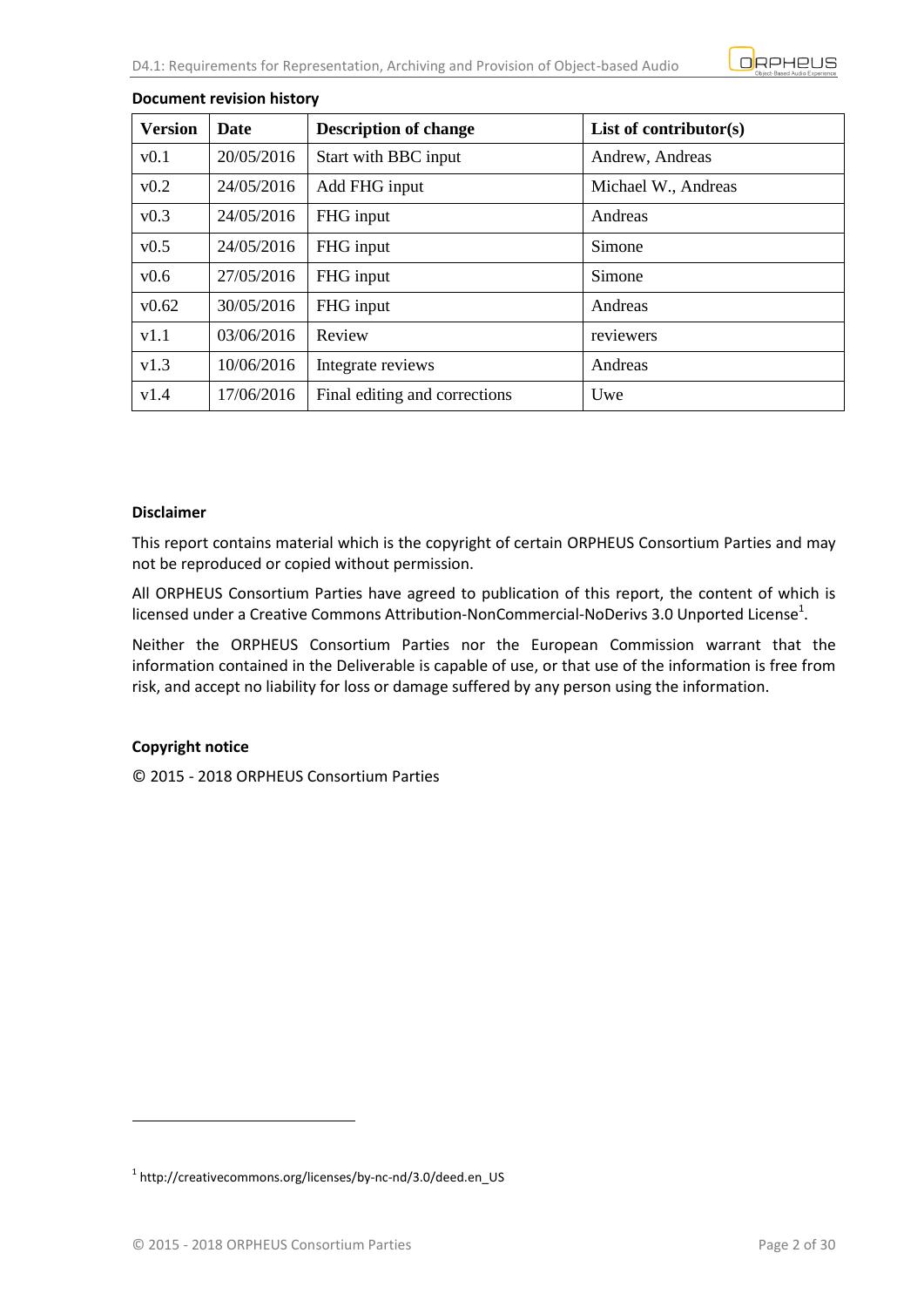## <span id="page-2-0"></span>**Executive Summary**

This deliverable describes the requirements for representation (a file or stream containing objectbased audio), archiving (long-term storage of object-based audio), and provision (the distribution to end-user, including IP delivery, unicast streams and file downloads). These formats have to work for the signal chain blocks of the implementation architecture: recording, pre-production and mixing, contribution (e.g. OB van), radio studio, distribution or emission to the end-user and their reception (usage of the end-user). For both file and streaming formats interoperable metadata have to be used. For this the ITU-R defined Audio Definition Model (ADM) is the most recent and envisioned standard. Other formats are listed. The long list of requirements for file formats is specified; among them are metadata support, existing standards, file size, compression, and support of advanced audio.

Several streaming formats are listed, like DASH, serialized ADM, streaming of MXF, HLS. The requirements are explained; among them are synchronization, existing standards, unicast and multicast transmission, latency, bitrate reduction, synchronization of audio signals, quality of service and specific requirements for streaming object-based audio metadata. Because there is not one format which can fulfil all requirements and which can practically be implemented for all use cases, several formats have to work together. The difficulty and requirements of interoperability between these different formats is explained, two examples (AVB and AES67/Ravenna) are given.

The backward and forward compatibility issue with legacy systems is explained: how to handle new content on legacy emission systems, and how to handle old content on new production systems.

The above listed information and requirements are the basis for the selection and new definitions of file and streaming formats, selected for the reference architecture and the pilot implementations.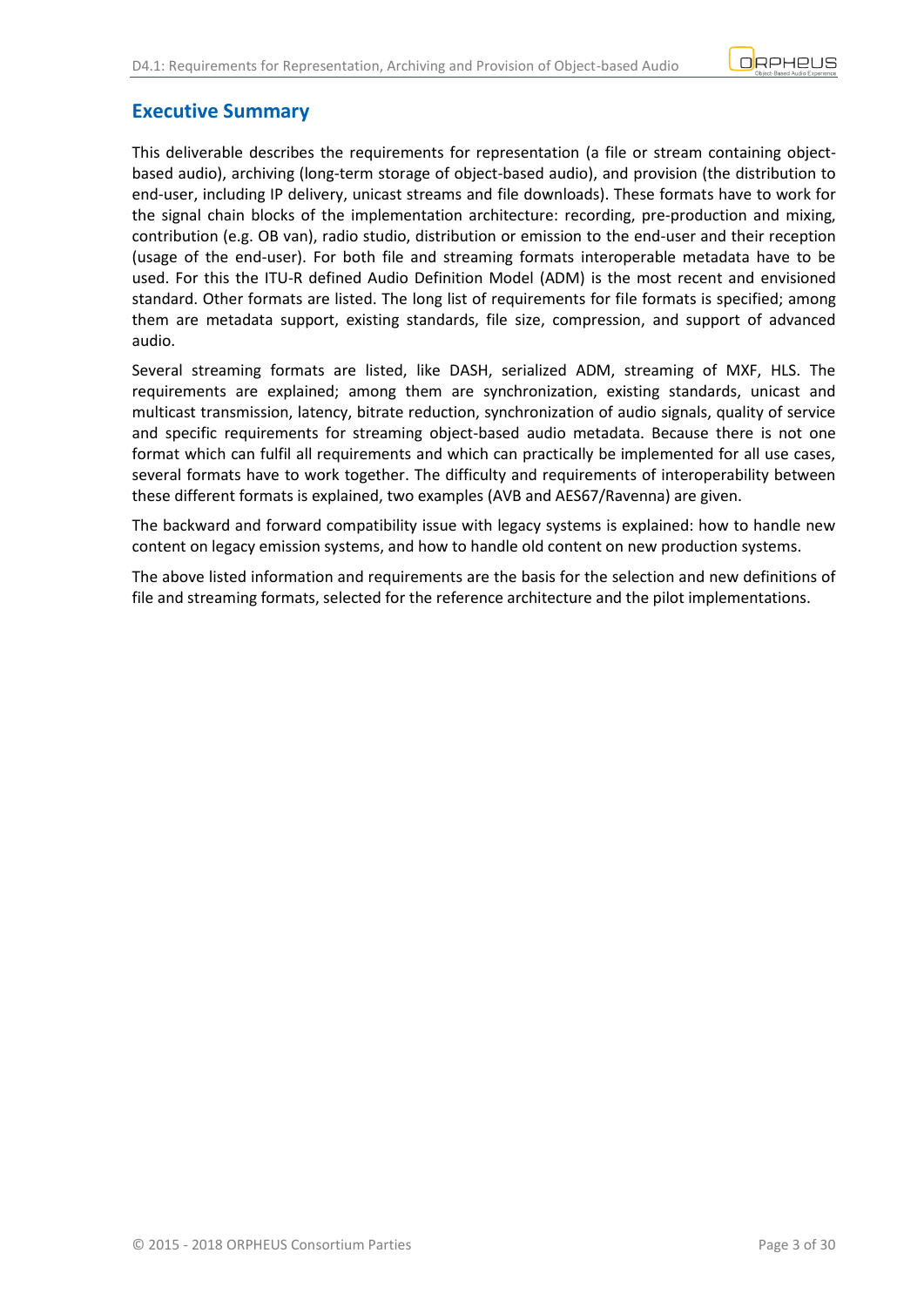

# <span id="page-3-0"></span>**Table of Contents**

| 1              |                                                                                         |
|----------------|-----------------------------------------------------------------------------------------|
| $\overline{2}$ |                                                                                         |
| 2.1            |                                                                                         |
| 2.2            |                                                                                         |
| 2.3            |                                                                                         |
| 2.4            |                                                                                         |
| 2.5            |                                                                                         |
| 2.6            |                                                                                         |
| 3              | An Investigation into Requirements and possible File Formats for the Representation and |
| 3.1            |                                                                                         |
| 3.1.1          |                                                                                         |
| 3.1.2          |                                                                                         |
| 3.1.3          |                                                                                         |
| 3.1.4          |                                                                                         |
| 3.2            |                                                                                         |
| 3.2.1          |                                                                                         |
| 3.2.2          |                                                                                         |
| 3.2.3          |                                                                                         |
| 3.2.4          |                                                                                         |
| 3.3            |                                                                                         |
| 3.3.1          |                                                                                         |
| 3.3.2          |                                                                                         |
| 3.3.3          |                                                                                         |
| 4              | An Analysis into Requirements and Possible Formats for the Provision of Object-based    |
| 4.1            |                                                                                         |
| 4.1.1          |                                                                                         |
| 4.1.2          |                                                                                         |
| 4.1.3          |                                                                                         |
| 4.1.4          |                                                                                         |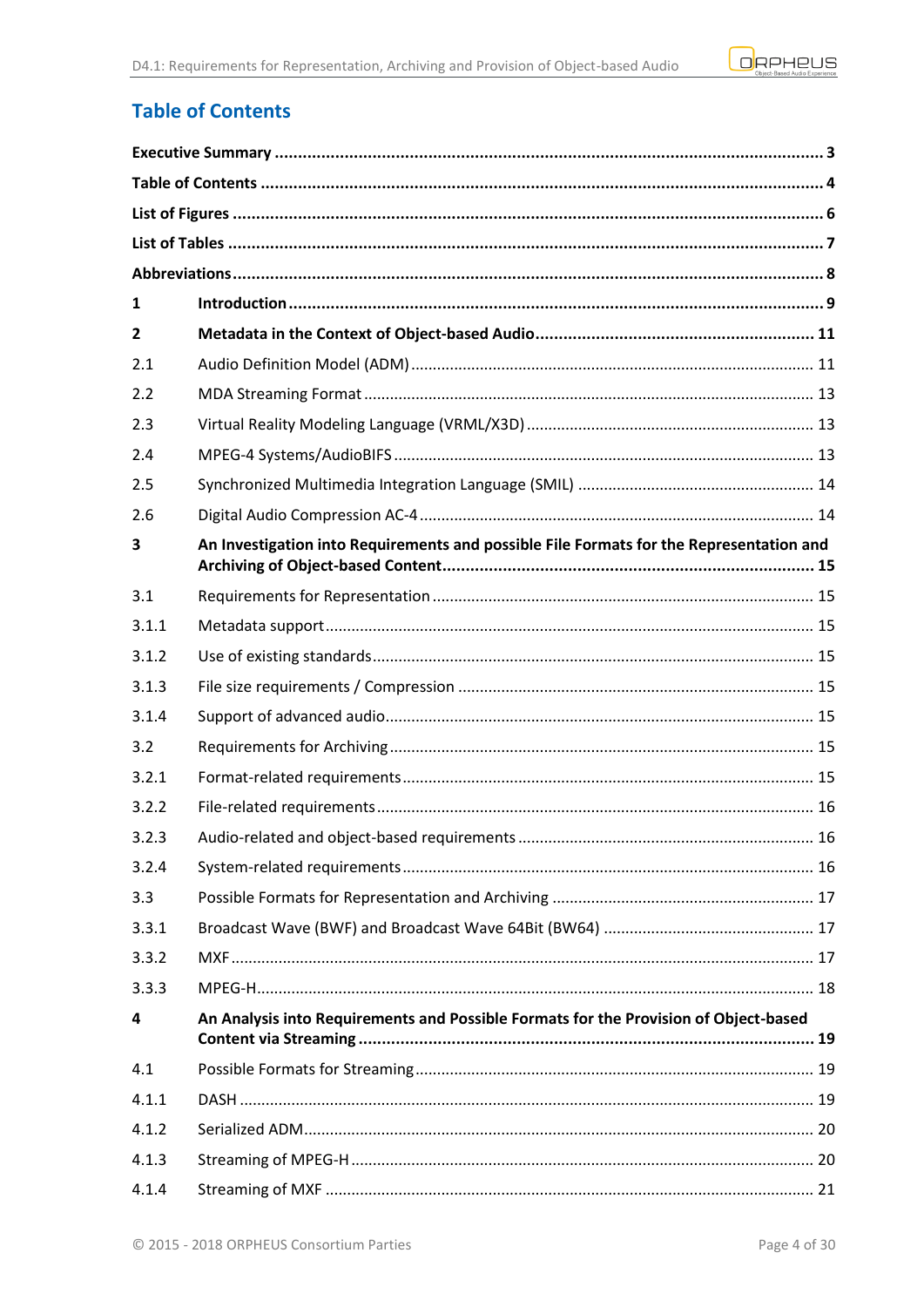| 4.1.5          |  |  |
|----------------|--|--|
| 4.2            |  |  |
| 4.2.1          |  |  |
| 4.2.2          |  |  |
| 4.2.3          |  |  |
| 4.2.4          |  |  |
| 5              |  |  |
| 5.1            |  |  |
| 5.2            |  |  |
| 6              |  |  |
| 6.1            |  |  |
| 6.2            |  |  |
| $\overline{7}$ |  |  |
|                |  |  |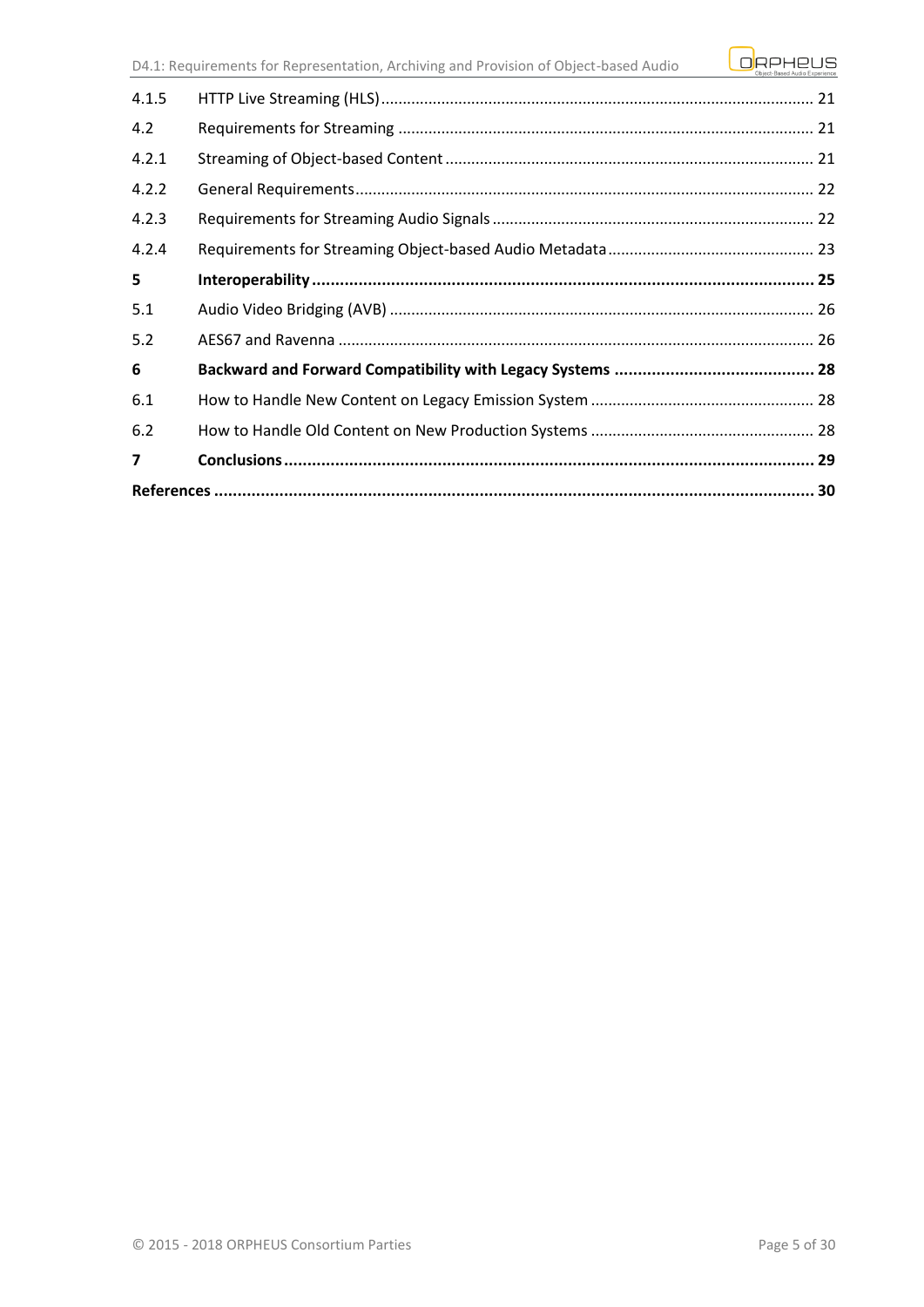

# <span id="page-5-0"></span>**List of Figures**

|--|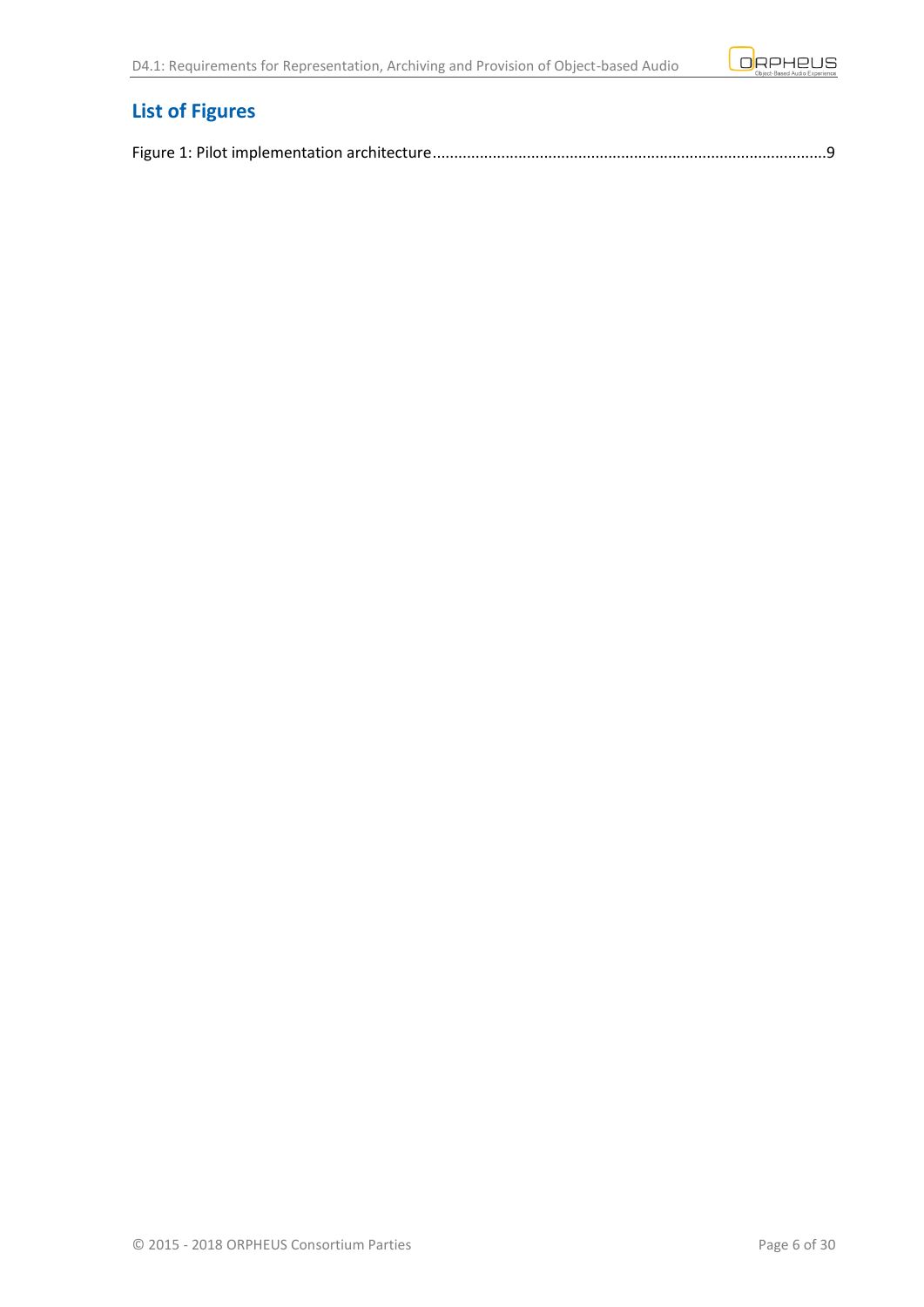

# <span id="page-6-0"></span>**List of Tables**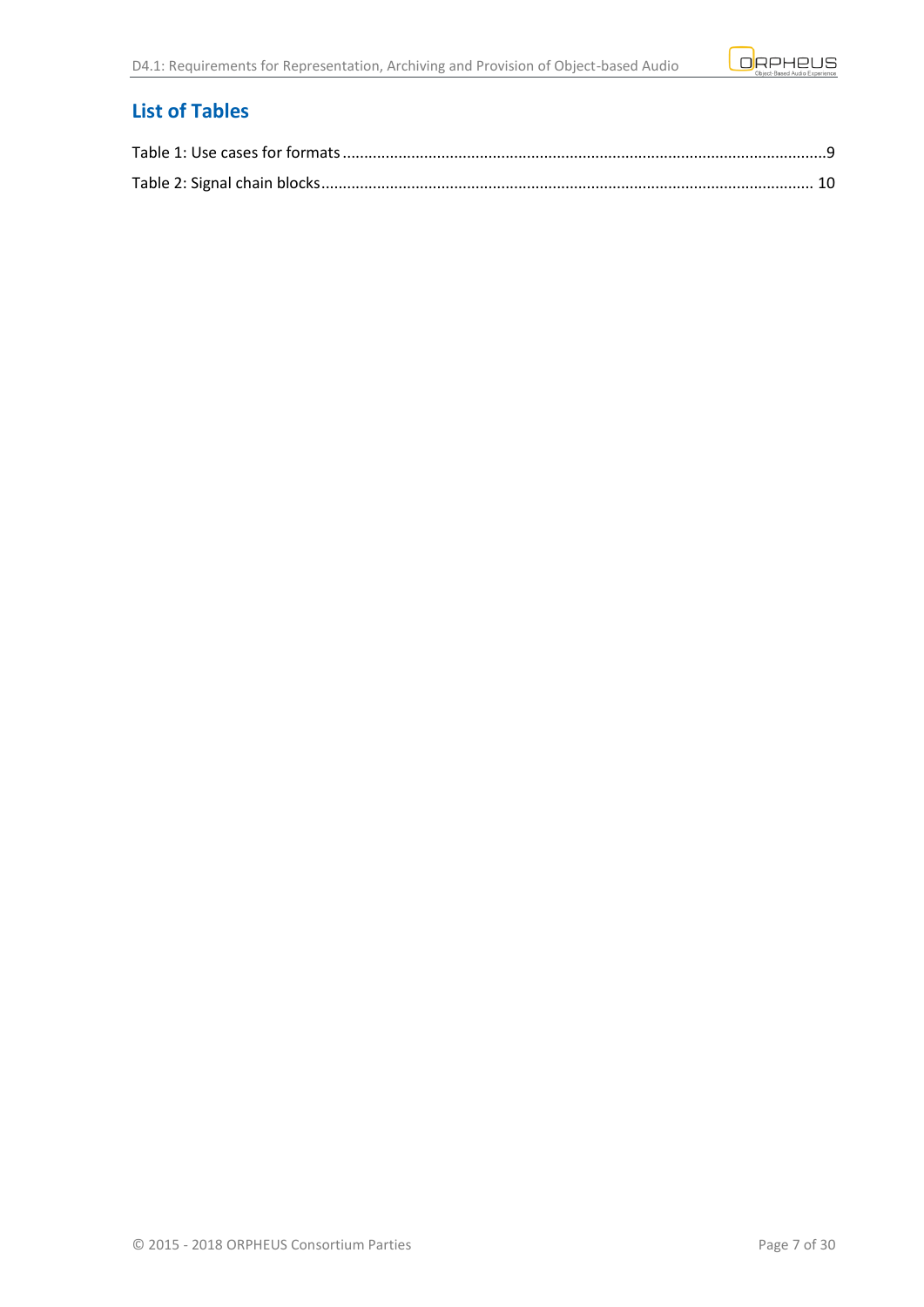

### <span id="page-7-0"></span>**Abbreviations**

| $AC-4$       | Digital audio compression version 4                              |
|--------------|------------------------------------------------------------------|
| <b>ADM</b>   | Audio definition model                                           |
| <b>AES67</b> | Standard for audio-over-IP interoperability                      |
| <b>AJAJ</b>  | Asynchronous JavaScript and JSON                                 |
| <b>ASI</b>   | <b>MPEG-H Audio Scene Information</b>                            |
| <b>AVB</b>   | Audio Video Bridging                                             |
| <b>BBC</b>   | <b>British Broadcasting Corporation</b>                          |
| <b>BIFS</b>  | <b>Binary Format for Scenes</b>                                  |
| <b>BR</b>    | Bayerischer Rundfunk                                             |
| <b>BW64</b>  | <b>Broadcast Wave 64Bit</b>                                      |
| <b>BWF</b>   | Broadcast wave                                                   |
| <b>CAD</b>   | Computer aided design                                            |
| <b>DASH</b>  | Dynamic Adaptive Streaming over HTTP                             |
| EC           | <b>European Commission</b>                                       |
| <b>FHG</b>   | Fraunhofer Gesellschaft                                          |
| <b>HLS</b>   | <b>HTTP Live Streaming</b>                                       |
| <b>HOA</b>   | <b>Higher Order Ambisonics</b>                                   |
| IP           | <b>Internet Protocol</b>                                         |
| <b>IPF</b>   | Instantaneous Playout Frames                                     |
| <b>ITU-R</b> | International Telecommunication Union, Radiocommunication Sector |
| <b>MDA</b>   | Multi-dimensional audio                                          |
| <b>MHAS</b>  | <b>MPEG-H Audio Stream</b>                                       |
| <b>MPD</b>   | <b>Media Presentation Description</b>                            |
| <b>MPEG</b>  | Moving Picture Experts Group                                     |
| <b>MXF</b>   | Material Exchange Format                                         |
| <b>MXF</b>   | Material Exchange Format                                         |
| <b>OB</b>    | <b>Outside broadcasting</b>                                      |
| <b>PCM</b>   | Pulse-code modulation                                            |
| QoS          | Quality of Service                                               |
| <b>RIFF</b>  | Resource Interchange File Format                                 |
| <b>SMIL</b>  | Synchronized Multimedia Integration Language                     |
| <b>VRML</b>  | Virtual reality modelling language                               |
| <b>XML</b>   | Extensible Markup Language                                       |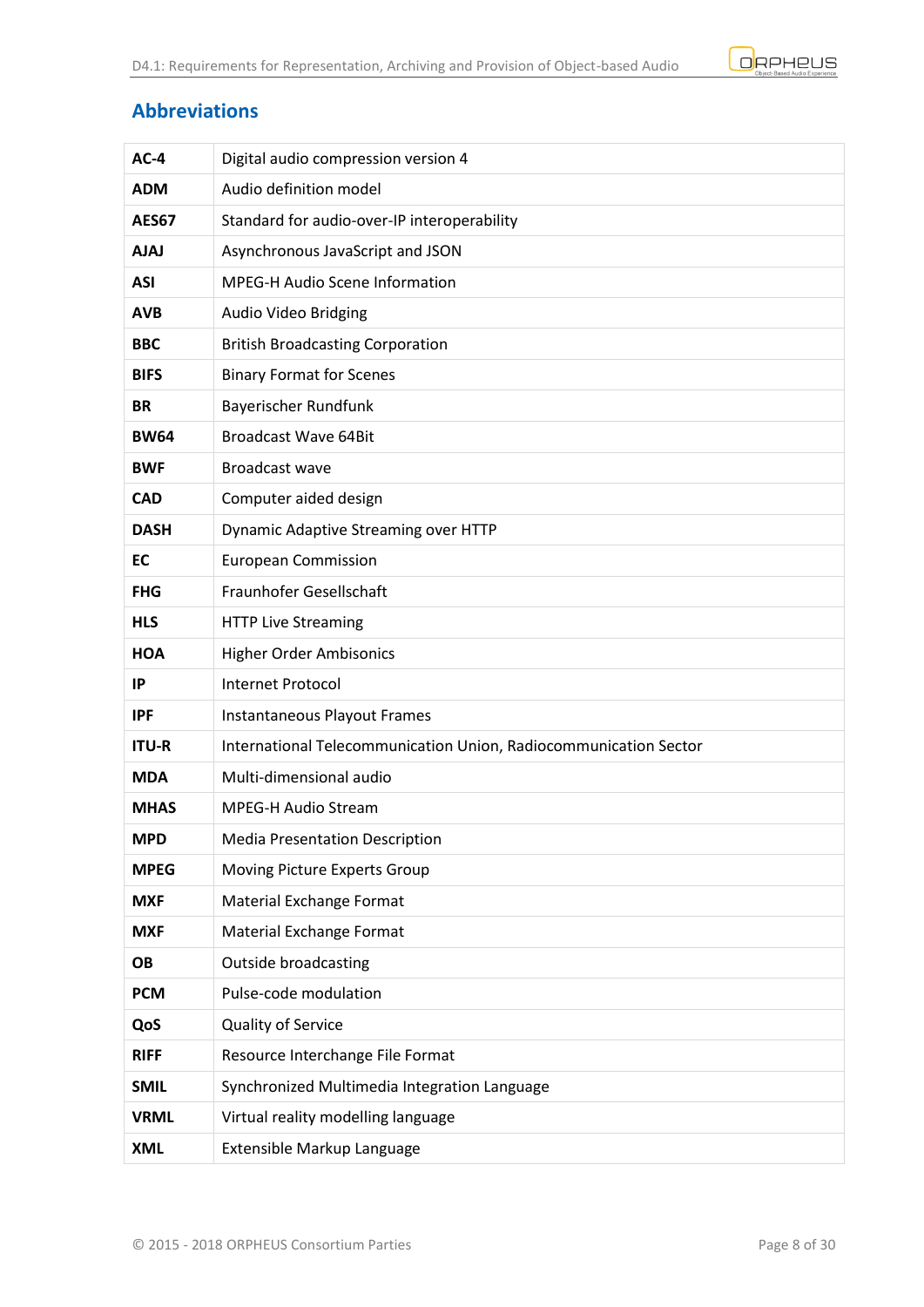

# <span id="page-8-0"></span>**1 Introduction**

An important part of the ORPHEUS project is the selection and definition of appropriate exchange formats among different blocks of the envisioned ORPHEUS architecture presented in Fig. 1; from the production side, via the distribution, until the reception at end-user sides. These formats have to fulfil various requirements for the object-based audio; off-line usage as file formats and real-time usage for streaming formats. Interoperability, back-ward compatibility, and audio over IP are additional requirements, which have to be defined for the different processing blocks and use-cases. The considered use cases for the formats are listed i[n Table 1.](#page-8-2)



*Figure 1: Pilot implementation architecture*

<span id="page-8-1"></span>

| # | Use Case       | <b>Explanation</b>                                                                     |
|---|----------------|----------------------------------------------------------------------------------------|
|   | Representation | File or stream containing object-based audio                                           |
|   | Archiving      | Long-term storage of object-based audio                                                |
|   | Provision      | Distribution to end-user, including IP delivery, unicast streams<br>and file downloads |

#### *Table 1: Use cases for formats*

<span id="page-8-2"></span>The signal chain blocks, which can be identified in [Figure 1,](#page-8-1) are presented in [Table 2.](#page-9-0)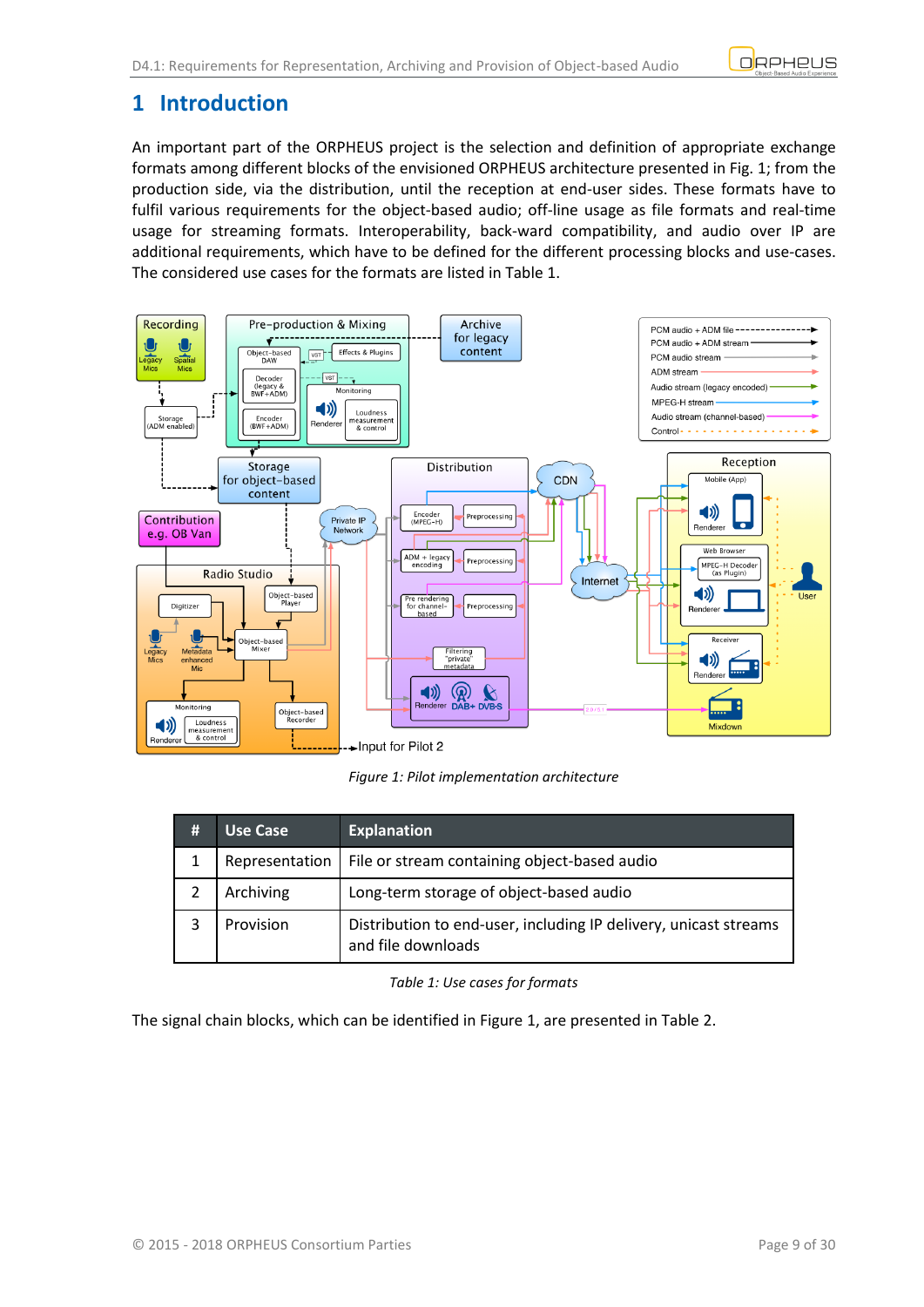

| #              | <b>Signal Chain Block</b>                |
|----------------|------------------------------------------|
| 1              | Recording                                |
| $\overline{2}$ | Pre-production and mixing                |
| 3              | Contribution (e.g. OB Van)               |
| 4              | Radio studio                             |
| 5              | Distribution or emission to the end-user |
| 6              | Reception, usage of the end-user         |

*Table 2: Signal chain blocks*

<span id="page-9-0"></span>The deliverable is organised as follows. In Section 2, requirements on metadata in the context of the object-based audio are explained. In the following sections 3 and 4, requirements for file and streaming formats are analysed. Some of them will even have to be conceived. Interoperability issues of different formats in respect to a coherent service provision are discussed in Section 5, whereas backward and forward compatibilities of the formats are analysed in Section 6. The conclusions are presented in Sec. 7.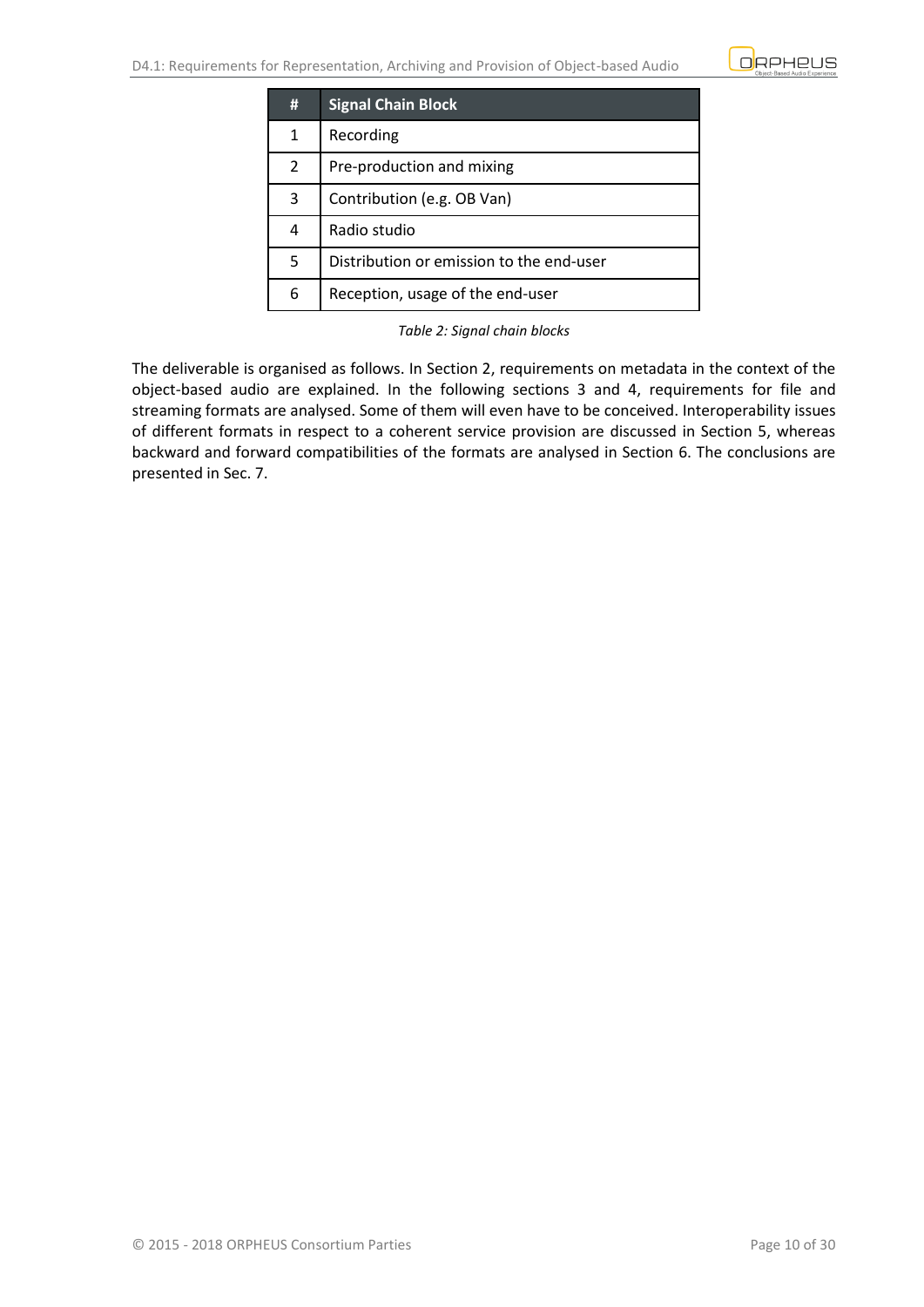

# <span id="page-10-0"></span>**2 Metadata in the Context of Object-based Audio**

Audio for broadcasting is evolving towards a so-called "immersive" (often also referred to as "3D audio" in other context "advanced audio"<sup>2</sup>) and interactive experience of sound that appears to come from any direction around the listener, including above and below. This new experience requires the use of more flexible audio formats, as a fixed channel-based approach is not sufficient, so that new representation principles, such as object-based audio, are needed.

The central requirement for allowing the distribution of 3D audio with an object-based approach, whether by file or by streaming, is that metadata fully describes the audio content, as object-based audio is represented by a number of separate sound events and associated side information.

Therefore, a metadata model is needed to describe the complete format of the object-based audio content. The transport of metadata therefore is crucial for representation, archiving and provision of object-based audio.

The most recently defined and most complete metadata model that supports the description of object-based audio (as well as channel-based and scene-based audio) is the "Audio Definition Model" (ADM), which is described below.

# <span id="page-10-1"></span>**2.1 Audio Definition Model (ADM)**

The Audio Definition Model (ADM) is a general description model, giving a complete description of audio configurations in a formalized way. It is an open common metadata model, which is predominantly designed for the use in programme production and international exchange of audio material. The ADM is primarily represented in XML as its specification language, though it could be mapped to other languages such as JSON (JavaScript Object Notation).

The Audio Definition Model (ADM) was first established in EBU Tech 3364 and as part of the EBU Core schema and has since then been extended by the ITU to become Recommendation ITU-R BS.2076 [1], which contains additional features over EBU Tech 3364 version 1.0 [2].

The ADM can be used in combination with "[Resource Interchange File Format](https://de.wikipedia.org/wiki/Resource_Interchange_File_Format)" (RIFF/WAV)-based file formats. For that purpose, a new wave-based file format called "Broadcast Wave 64Bit" (BW64) was defined by the ITU as a more flexible successor of the "Broadcast Wave File" (BWF) format. BW64 allows the definition of a high number of tracks and file sizes bigger than 4GB by using 64Bit signalling and is therefore also capable to transport object-based audio. The BW64 is defined in Recommendation ITU-R BS.2088 "Long-form file format for the international exchange of audio programme materials with metadata", [3].

To describe the workflow with ADM metadata in BW64 files, an accompanying report ITU-R BS.2388 "Usage guidelines for the audio definition model and multichannel audio files" [4] was published, describing typical use cases and recommended practices.

The following metadata descriptors are specifically defined for object-based content in ADM. These descriptors are XML attributes that provide a concise explanation of the content:

- Position: The object's position in 3D space can be given in spherical coordinates (azimuth, elevation, distance) or in Cartesian coordinates (X, Y, Z)
- Gain: This parameter describes a gain (linear gain value) to be applied to the audio essence of the object when being rendered.

 $2$  ITU-R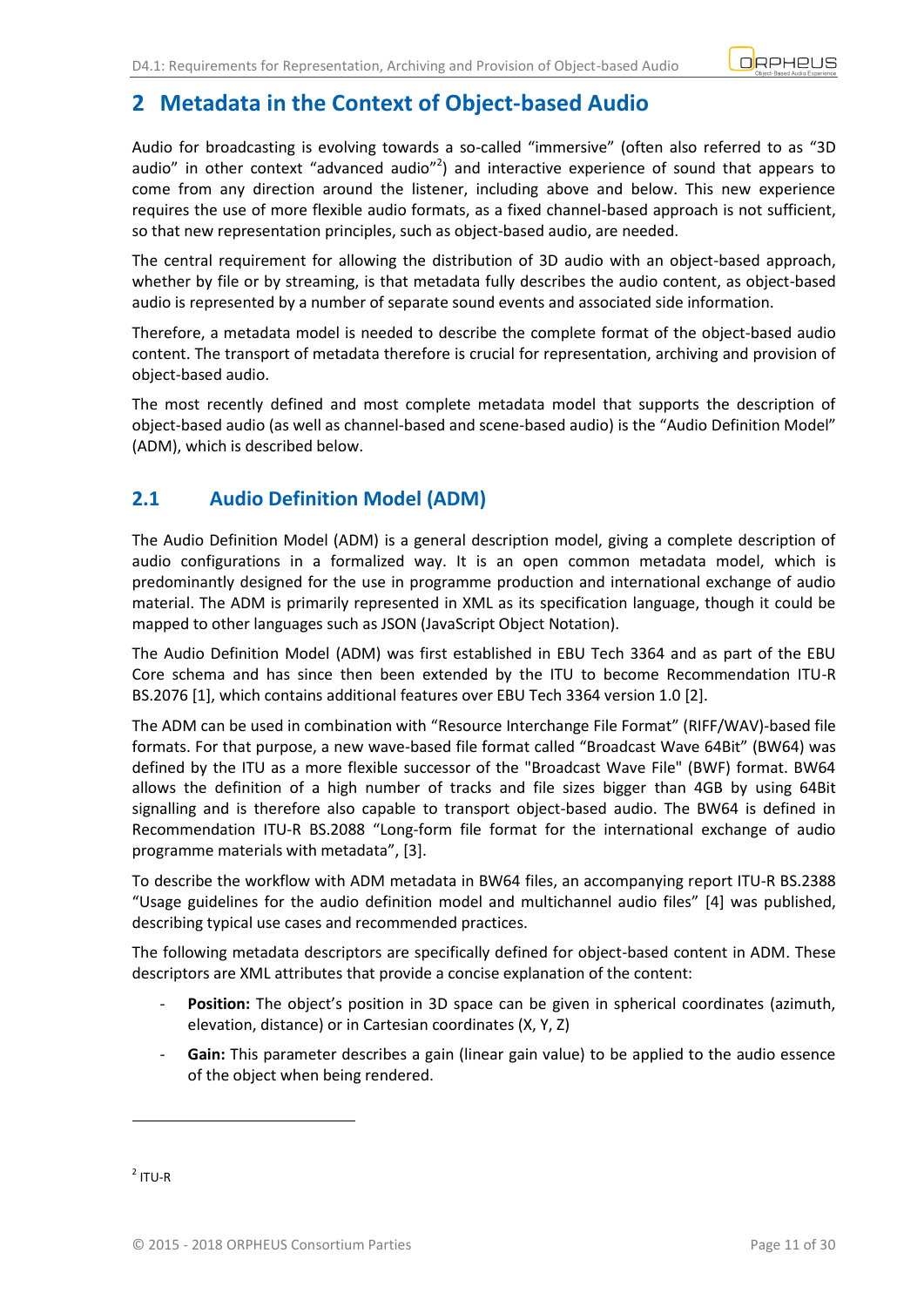- **Extent/Size:** The extent of an object can be defined by three parameters in the ADM: width, height and depth. When a spherical coordinate system is used, the horizontal and vertical extend are given in degrees and the depth as a distance ratio. For Cartesian coordinates, the extent is given as X-width (width), Y-width (depth) and Z-width (height) in normalized units.
- **Divergence:** If the divergence of an object (objectDivergence parameter) is bigger than 0, two additional objects should be rendered in addition to the original object at defined positions. The gain balance between the three object instances is controlled by the value of the objectDivergence parameter.
- **Diffuseness:** The "diffuse" parameter describes the diffuseness of an object (if it is diffuse or direct sound) as a value between 0.0 (not diffuse) and 1.0 (totally diffuse).
- **channelLock:** The channelLock parameter informs a renderer to playback the object by the nearest speaker, rather than rendering to the given object's position. A maxDistance parameter can be defined, such that the channelLock is only applied if the object is within a specified distance from a speaker.
- jumpPosition: The jumpPosition is used to control the renderer's temporal interpolation of the object position. If set to 1 the position will be interpolated over a period set by an additional attribute called interpolationLength. An interpolationLength value of zero will mean the object jumps without interpolation.
- screenEdgeLock: The screenEdgeLock attribute allows an object to be positioned on the edge of the screen, e.g. locking the object to a corner of the screen.
- **zoneExclusion:** The zoneExclusion parameter indicates which speaker/room zones the object should not be rendered through. Zones can be defined by the use of the zone sub-element.
- screenRef: This parameter indicates whether the object is screen-related (flag is equal to 1) or not (flag is equal to 0).
- **Importance:** This parameter describes the importance of an object. It allows a renderer to discard an object below a certain level of importance (0 to 10) if necessary.

The ADM metadata support a large set of options to describe interactive and immersive audio. Some of them are described below.

- Additional tracks (e.g. dialogue tracks) can be provided, e.g. a director's commentary or additional sports commentaries.
- Delivery of multiple content versions, e.g. of multiple separate languages. Different language versions can be provided as objects, instead of pre-defined language mixes. One language can then be selected for playback, e.g. by the end user. Different versions of content can be offered, e.g. a sports event with multiple stadium atmospheres, one in favour of the home team and one in favour of the away team.
- The metadata can identify different content types, such as dialogue or ambience. Therefore, the balance between different sounds is adjustable in a convenient way, depending on user preference or the environment for better intelligibility.
- In the case of movies or other audio-visual content, the audio-visual coherence at the end user should remain consistent for different screen-sizes. The ADM metadata therefore contains the production screen size and the identification of screen-related objects, such that a renderer can scale the audio scene according to the reproduction screen.

As an open format, the ADM is easily accessible by the audio community to be used in program production and international exchange of audio material.

It is therefore considered as a good possibility for interoperable delivery of object-based audio, program production and international exchange of audio material.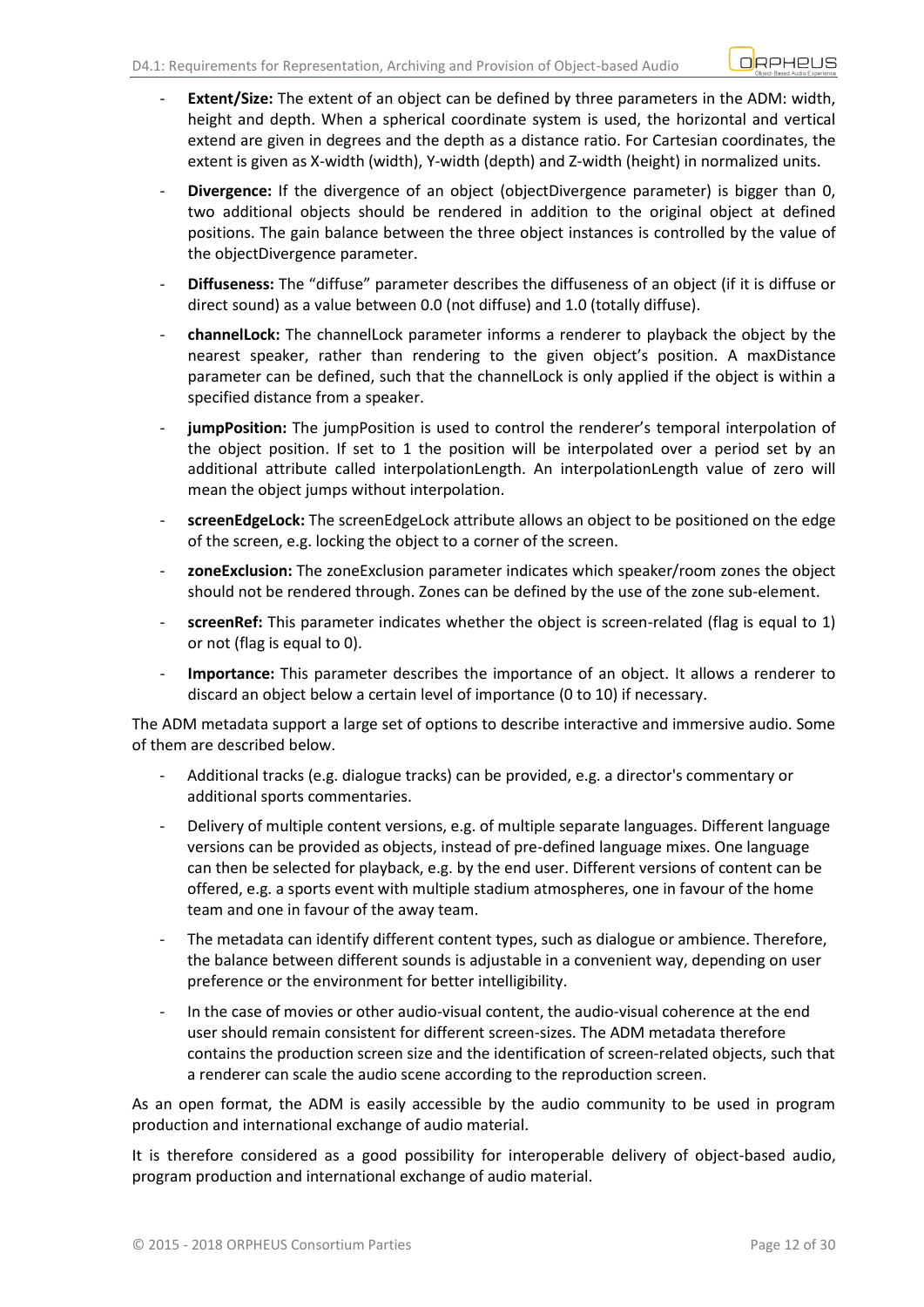The transport of metadata either in the ADM format or in an equivalent format compatible with the ADM is therefore considered as one of the main requirements for representation, archiving and provision of object-based audio.

In the next paragraphs further audio and/or meta data streaming formats are described.

# <span id="page-12-0"></span>**2.2 MDA Streaming Format**

"The foundation of DTS:X is MDA, DTS' license fee-free, open platform for creation of object-based immersive audio. MDA gives movie studios unprecedented control over the specific placement, movement and volume of sound objects. The platform also enables sound engineers to "mix once" for both immersive and conventional cinemas in a combined object- and channel-based audio format, allowing content to be easily distributed beyond the theatre for streaming, broadcast, optical media and more."<sup>3</sup>,<sup>4</sup>

"Open, royalty-free, uncompressed, production format and standard

- Supports immersive audio: Object-Based, Channel-Based, Scene-Based (HOA) content
- Supports unrestricted number of channels and/or objects
- Specification includes: Metadata + Bitstream + Renderer
- DTS Stewardship: Specification, Reference Tools, Reference Renderer"<sup>5</sup>

Other less recent file formats with metadata are described in the following paragraphs.

# <span id="page-12-1"></span>**2.3 Virtual Reality Modelling Language (VRML/X3D)**

"VRML (Virtual Reality Modelling Language) is a standard [file format](https://en.wikipedia.org/wiki/File_format) for representing [3-dimensional](https://en.wikipedia.org/wiki/3-D_computer_graphics) (3D) interactive [vector graphics,](https://en.wikipedia.org/wiki/Vector_graphics) designed particularly with the [World Wide Web](https://en.wikipedia.org/wiki/World_Wide_Web) in mind. It has been superseded by [X3D.](https://en.wikipedia.org/wiki/X3D)<sup>6</sup>

X3D is a [royalty-free](https://en.wikipedia.org/wiki/Royalty-free) [ISO standard](https://en.wikipedia.org/wiki/ISO_standard) [XML-](https://en.wikipedia.org/wiki/XML)based [file format](https://en.wikipedia.org/wiki/File_format) for representing [3D computer graphics.](https://en.wikipedia.org/wiki/3D_computer_graphics) X3D features [extensions](https://en.wikipedia.org/wiki/Software_extension) to VRML (e.g. [CAD,](https://en.wikipedia.org/wiki/CAD) [Geospatial,](https://en.wikipedia.org/wiki/Geospatial) [Humanoid animation,](https://en.wikipedia.org/wiki/Humanoid_animation) [NURBS](https://en.wikipedia.org/wiki/NURBS) etc.), the ability to encode the scene using an XML [syntax](https://en.wikipedia.org/wiki/Syntax) as well as the [Open Inventor-](https://en.wikipedia.org/wiki/Open_Inventor)like syntax of VRML97, or [binary](https://en.wikipedia.org/wiki/Binary_file) formatting, and enhanced application programming interfaces [\(APIs\)](https://en.wikipedia.org/wiki/Application_programming_interface)."<sup>7</sup>

A subset of X3D is XMT-A, a variant of [XMT,](https://en.wikipedia.org/wiki/Extensible_MPEG-4_Textual_Format) defined in [MPEG-4](https://en.wikipedia.org/wiki/MPEG-4) [Part 11.](https://en.wikipedia.org/wiki/MPEG-4_Part_11) It was designed to provide a link between X3D and 3D content in MPEG-4 (BIFS).

## <span id="page-12-2"></span>**2.4 MPEG-4 Systems/AudioBIFS**

"MPEG-4 Part 11 Scene description and application engine was published as [ISO/](https://en.wikipedia.org/wiki/International_Organization_for_Standardization)IEC 14496-11 in 2005. MPEG-4 Part 11 is also known as BIFS, XMT, MPEG-J. It defines:

-

<sup>&</sup>lt;sup>3</sup> http://www.prnewswire.com/news-releases/welcome-to-dtsx---open-immersive-and-flexible-object-based-audio-comingto-cinema-and-home-300063437.html

<sup>4</sup> http://dts.com/dtsx

<sup>5</sup> https://www.itu.int/en/ITU-R/study-groups/workshops/2015-TFAB/PublishingImages/Pages/default/Presentation%202- 2.pdf

<sup>6</sup> https://en.wikipedia.org/wiki/VRML

<sup>7</sup> https://en.wikipedia.org/wiki/X3D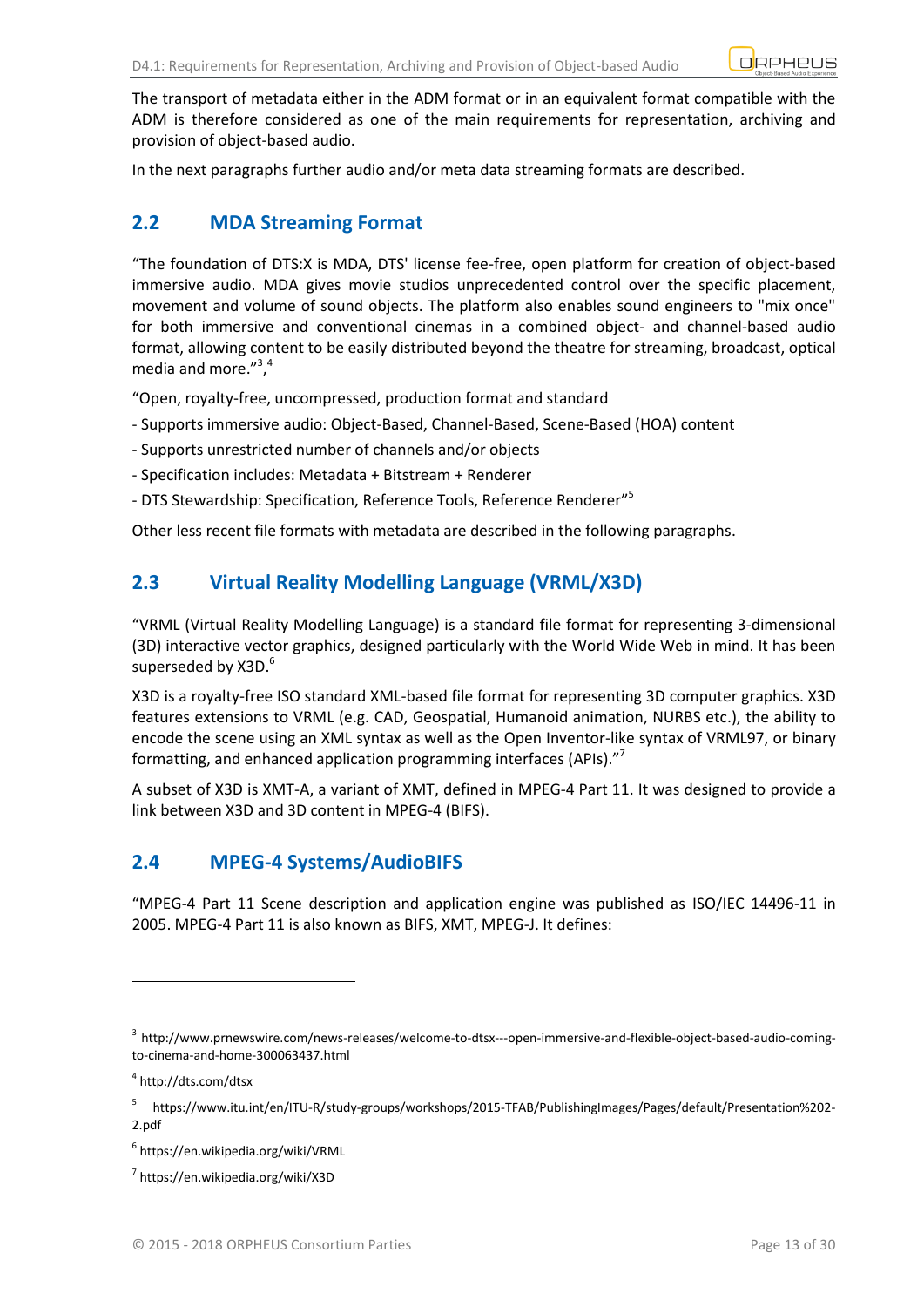- the coded representation of the spatio-temporal positioning of audio-visual objects as well as their behaviour in response to interaction (scene description);
- the coded representation of synthetic two-dimensional (2D) or three-dimensional (3D) objects that can be manifested audibly and/or visually;
- the [Extensible MPEG-4 Textual \(XMT\) format](https://en.wikipedia.org/wiki/Extensible_MPEG-4_Textual_Format) a textual representation of the multimedia content described in MPEG-4 using the [Extensible Markup Language](https://en.wikipedia.org/wiki/Extensible_Markup_Language) (XML);
- and a system level description of an application engine (format, delivery, lifecycle, and behaviour of downloadable [Java](https://en.wikipedia.org/wiki/Java_%28programming_language%29) byte code applications). (The MPEG-J Graphics Framework eXtensions (GFX) is defined in MPEG-4 Part 21 - ISO/IEC 14496-21.)

Binary Format for Scenes (BIFS) is a [binary](https://en.wikipedia.org/wiki/Binary_file) format for two- or three-dimensional audio-visual content. It is based o[n VRML](https://en.wikipedia.org/wiki/VRML) and part 11 of the [MPEG-4](https://en.wikipedia.org/wiki/MPEG-4) standard.

BIFS is MPEG-4 scene description protocol to compose MPEG-4 objects, describe interaction with MPEG-4 objects and to animate MPEG-4 objects.

MPEG-4 Binary Format for Scene (BIFS) is used in [Digital Multimedia Broadcasting](https://en.wikipedia.org/wiki/Digital_Multimedia_Broadcasting) (DMB).

The XMT framework accommodates substantial portions of [SMIL,](https://en.wikipedia.org/wiki/Synchronized_Multimedia_Integration_Language) W3C [Scalable Vector Graphics](https://en.wikipedia.org/wiki/Scalable_Vector_Graphics) (SVG) and [X3D](https://en.wikipedia.org/wiki/X3D) (the new name of VRML). Such a representation can be directly played back by a SMIL or VRML player, but can also be binarised to become a native MPEG-4 representation that can be played by an MPEG-4 player. Another bridge has been created with [BiM](https://en.wikipedia.org/wiki/BiM) (Binary MPEG format for .<sup>"8,9</sup>

# <span id="page-13-0"></span>**2.5 Synchronized Multimedia Integration Language (SMIL)**

"Synchronized Multimedia Integration Language (SMIL) is a [World Wide Web Consortium](https://en.wikipedia.org/wiki/World_Wide_Web_Consortium) [recommended](https://en.wikipedia.org/wiki/W3C_recommendation) [Extensible Markup Language](https://en.wikipedia.org/wiki/Extensible_Markup_Language) (XML) [markup language](https://en.wikipedia.org/wiki/Markup_language) to describe [multimedia](https://en.wikipedia.org/wiki/Multimedia) presentations. It defines markup for timing, layout, animations, visual transitions, and media embedding, among other things. SMIL allows presenting media items such as text, images, video, audio, links to other SMIL presentations, and files from multiple web servers. SMIL markup is written in XML, and has similarities t[o HTML](https://en.wikipedia.org/wiki/HTML)."<sup>10</sup>

# <span id="page-13-1"></span>**2.6 Digital Audio Compression AC-4**

The digital audio compression AC-4 [5, 6] is not a file format, but audio content, especially movie content, will be produced in this new ETSI standard, because it is the audio format of Dolby ATMOS $^{11}$ [7, 8]. It would be of primarily advantage to make this object-based audio format compatible to the broadcast change.

-

<sup>8</sup> https://en.wikipedia.org/wiki/MPEG-4\_Part\_11

<sup>&</sup>lt;sup>9</sup> http://www.iso.org/iso/iso\_catalogue/catalogue\_tc/catalogue\_detail.htm?csnumber=38560

<sup>&</sup>lt;sup>10</sup> https://en.wikipedia.org/wiki/Synchronized\_Multimedia\_Integration\_Language

<sup>&</sup>lt;sup>11</sup> http://www.dolby.com/us/en/brands/dolby-atmos.html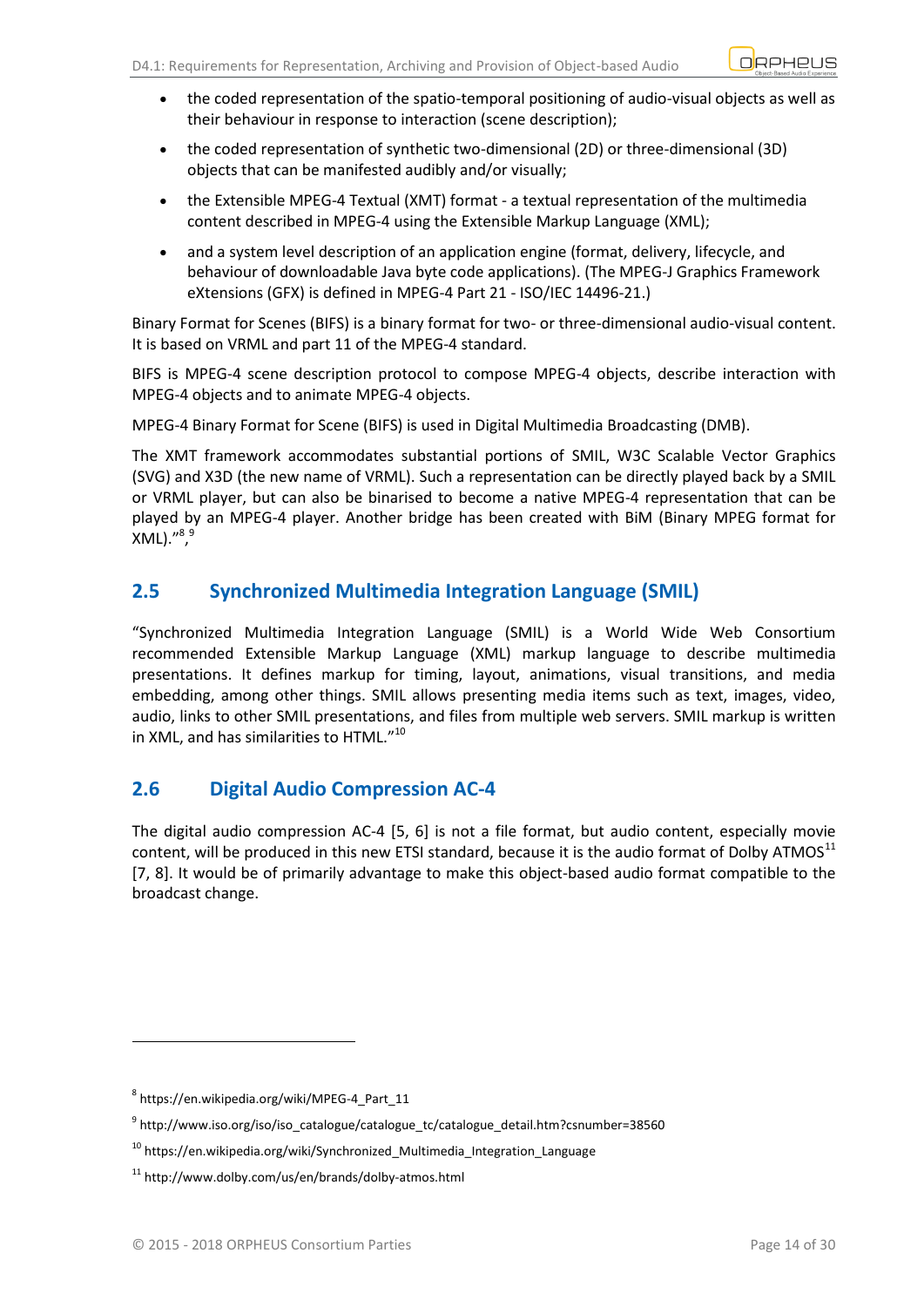# <span id="page-14-0"></span>**3 An Investigation into Requirements and possible File Formats for the Representation and Archiving of Object-based Content**

# <span id="page-14-1"></span>**3.1 Requirements for Representation**

After several discussions among the partners the result was that the format should be able to fulfil the requirement as an exchange format for spatial audio scenes that are listed below:

### <span id="page-14-2"></span>**3.1.1 Metadata support**

One main requirement for the representation of object-based audio is the capability of metadata transport: As stated before, the transport of metadata is crucial for representation, archiving and provision of object-based audio. Any considered format should therefore be able to contain the needed metadata, e.g. defined in the Audio Definition Model as described earlier.

The audio scene should be described in a way that headphone or loudspeaker signals can be generated for an arbitrary reproduction system, such that the reproduced scene sounds as close to the initial audio scene as the chosen reproduction system allows. The reproduction system itself should not be specified in the scene description.

### <span id="page-14-3"></span>**3.1.2 Use of existing standards**

The use of open standards is preferred. A standardized format provides an established format with a full definition, which has been tested extensively during standardization. A standardized format also has the advantage of being rather stable.

### <span id="page-14-4"></span>**3.1.3 File size requirements / Compression**

Storage space / file size is considered as important for storage of object-based audio, as the number of objects can be very high.

Object-based audio scenes may contain audio objects for several personalized mixes. Several language versions can be provided to the user to choose of, as well as e.g. different stadium atmospheres of a sports recording. The number of contained objects may therefore be higher than the number of played back objects. Therefore compressed audio formats, such as MPEG-H 3D Audio, should be considered for the representation of object-based audio content.

### <span id="page-14-5"></span>**3.1.4 Support of advanced audio**

The format needs to be capable of transporting a high number of audio tracks to enable the separate storage of sound events as objects. Large file sizes should be supported, as the audio data are also accompanied by metadata that may rapidly change over time.

For legacy reasons, the format should also be capable of transporting channel-based audio. It would also be beneficial if also scene-based content can be carried for flexibility reasons.

## <span id="page-14-6"></span>**3.2 Requirements for Archiving**

After several discussions among the partners the requirements for archiving are the following.

### <span id="page-14-7"></span>**3.2.1 Format-related requirements**

When choosing a file format for archiving of object-based audio content, the following requirements should be satisfied: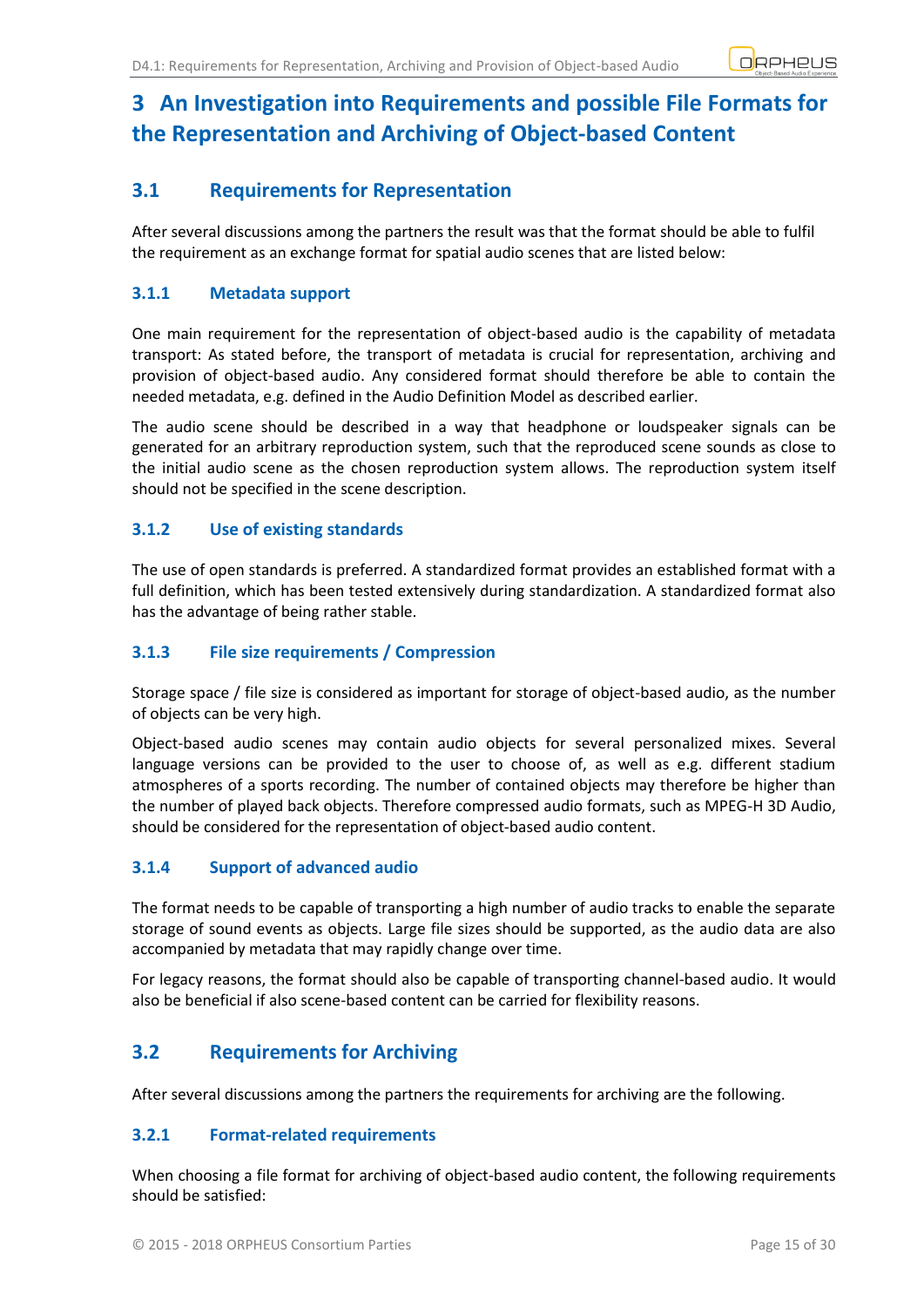

- The format should be publicly and openly documented.
- The format should be non-proprietary and the format should not depend on proprietary equipment.
- The format should be widely used.
- The format should be self-documenting.
- The format should be accessed using readily-available tools (opened, read).
- The format should not depend on a specific operating system or type of equipment.
- The format should be as stable as possible, future versions need to be backwards compatible.

#### <span id="page-15-0"></span>**3.2.2 File-related requirements**

Beside the above-mentioned general requirements, the following requirements on single archive files should be considered:

- An archive file should be self-documenting and self-containing
- An archive file should include technical metadata (e.g. EBUCore metadata), such as
	- o settings of and information on production/recording equipment
	- o technical adjustments applied to the audio
	- o ownership
	- o description of any signal processing
	- o integrity of data (on content level, record access etc.)

#### <span id="page-15-1"></span>**3.2.3 Audio-related and object-based requirements**

Specific requirements for the archiving of audio content can be formulated. It has to be ensured that the archive contains a high quality version of the content (archiving quality). Therefore, the following requirements are defined:

- The format should be an uncompressed format.
- The format should support a bit-depth of at least 24bit.
- The format should support sampling rates up to at least 48kHz, better up to 96kHz

The means of the archive being specifically used for object-based audio also implies a requirement with respect to the combination of audio essence and object-based metadata:

- Audio essence and object-based metadata should be part of a larger preservation file/package

#### <span id="page-15-2"></span>**3.2.4 System-related requirements**

System-related requirements may be out of scope of ORPHEUS, however, they should for completeness at least be briefly considered for the choice of a format for archiving.

An archiving system should…

- be able to protect confidential media assets
- provide seamless access when needed
- provide a mechanism for version control of files (e.g. combining multiple media files in a packet with version control)
- provide a mechanism to check data integrity on a file level (e.g. check-sum calculation)
- provide the means for unique persistent identifiers for the archival master files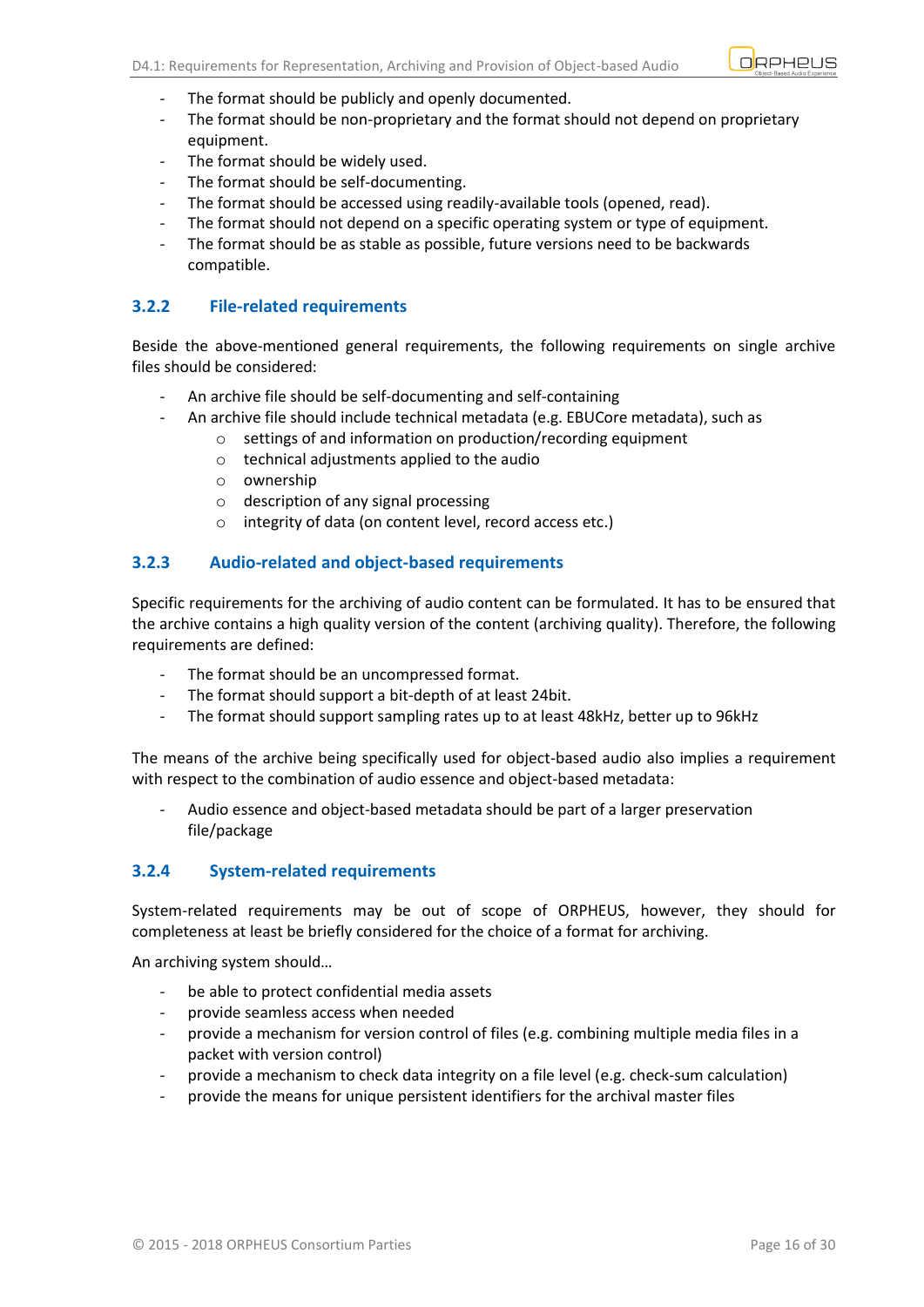

## <span id="page-16-0"></span>**3.3 Possible Formats for Representation and Archiving**

### <span id="page-16-1"></span>**3.3.1 Broadcast Wave (BWF) and Broadcast Wave 64Bit (BW64)**

The Broadcast Wave Format (BWF) is the standard audio data file format used today in broadcasting. For the EBU – TECH 3285 specification see [9]:

"The Broadcast Wave Format (BWF) is a file format for audio data. It can be used for the seamless exchange of audio material between different broadcast environments and between equipment based on different computer platforms. As well as the audio data, a BWF file contains the minimum information – or metadata – which is considered necessary for all broadcast applications. The Broadcast Wave Format is based on the Microsoft WAVE audio file format, to which the EBU has added a 'Broadcast Audio Extension' chunk."

A more recent (10/2015) specification by the ITU in Recommendation ITU-R BS.2088 "Long-form file format for the international exchange of audio programme materials with metadata" [3] provides a new RIFF/WAVE format that allows the carriage of metadata. It is a successor of the "Broadcast Wave File" (BWF), extending the functionality to be able to contain more data in a more flexible way.

This so-called BW64 (Broadcast Wave 64Bit) format allows for maximum file sizes larger than 4GB by using 64Bit signalling and is therefore also capable of transporting immersive audio. Two specific chunks are defined: The <chna> chunk (Channel Allocation Chunk) provides the references from each track in a BW64 file to the identifiers in the ADM metadata.

The <chna> chunk is specifically defined for the use with ADM as defined in Recommendation ITU-R BS.2076. It consists of a header followed by the number of tracks and track identifiers. This is followed by an array of ID structures that each contains IDs corresponding to ADM element IDs.

The ADM metadata itself is stored in the <axml> chunk, which is defined for storing and transferring metadata as XML. The combined usage of ADM and BW64 enables file-based workflows where a mixed library of legacy WAVE-file based content and immersive content will exist and for the usage in WAVE-file based environments, where WAVE-file based broadcast applications wish to upgrade to handle immersive content, while maintaining forward compatibility.

For the use within ORPHEUS, especially the BW64 format in combination with ADM metadata is considered as relevant, because they represent the latest status regarding the given requirements. Partners like BBC, IRT and FHG were heavily involved in the standardization process in ITU-R.

#### <span id="page-16-2"></span>**3.3.2 MXF**

The MXF (Material Exchange Format) is defined in SMPTE ST 385 [10], developed by the Society of Motion Picture & Television Engineers (SMPTE). MXF is a container format for professional digital video and audio media.

MXF supports a number of different streams of coded "essence", encoded in any of a variety of video and audio compression formats. It can hold all relevant media formats including metadata (different from object-based metadata; describes the material contained within the MXF file) and time code.

Different so-called "Generic Containers" are defined, e.g. also for storage of Broadcast Wave (BWF) in MXF (SMPTE 382M: GC-AESBWF).

In general, MXF is also compatible with BW64/ADM and may therefore also be considered as relevant within the scope of ORPHEUS.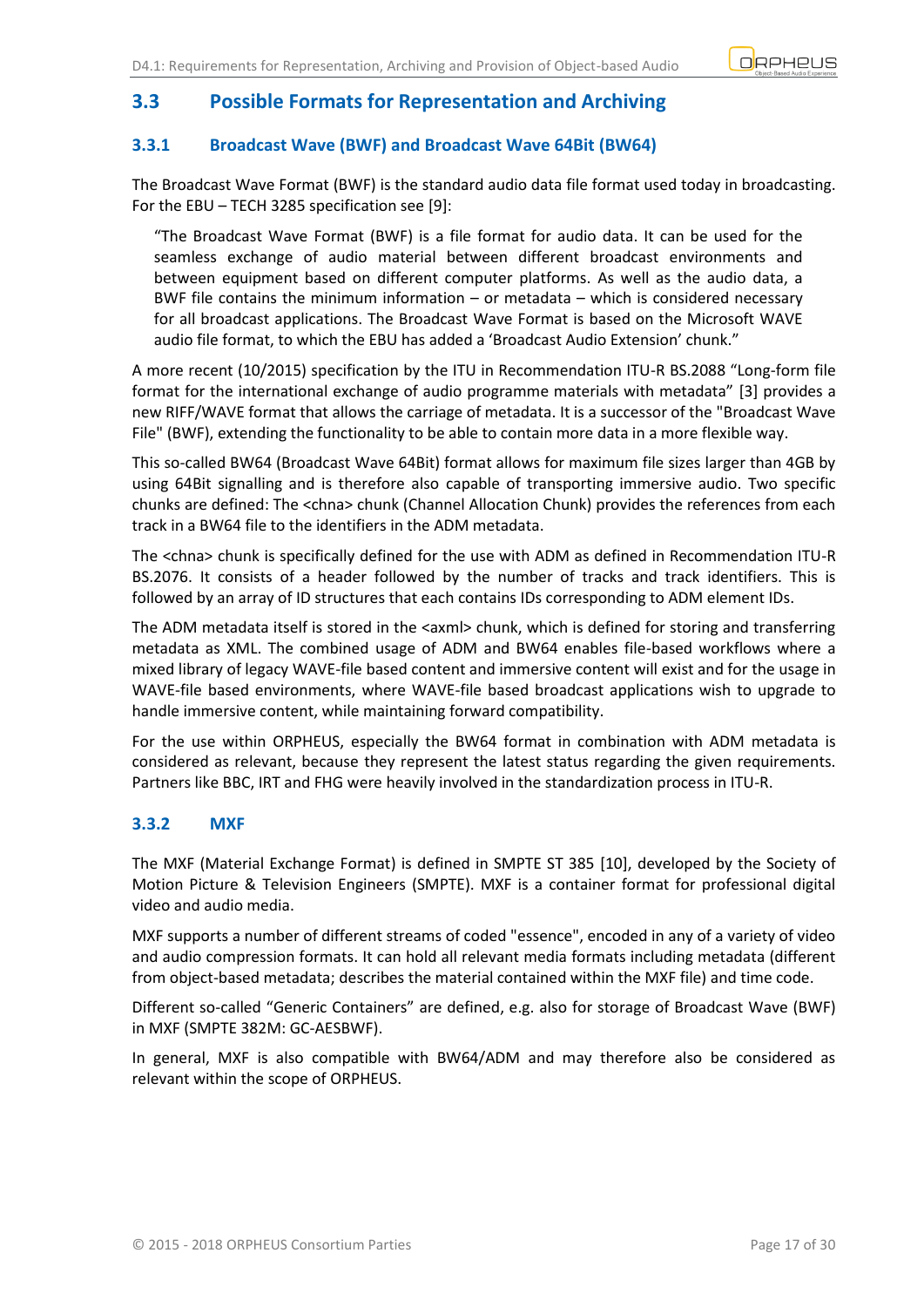

### An overview about documents about MXF published by SMPTE is given by IRT $^{12}$ .

### <span id="page-17-0"></span>**3.3.3 MPEG-H**

MPEG-H 3D Audio, specified as [ISO](https://en.wikipedia.org/wiki/International_Organization_for_Standardization)[/IEC](https://en.wikipedia.org/wiki/International_Electrotechnical_Commission) 23008-3 [\(MPEG-H](https://en.wikipedia.org/wiki/MPEG-H) Part 3) [11], is an [audio coding standard](https://en.wikipedia.org/wiki/Audio_coding_standard) developed by the ISO/IEC [Moving Picture Experts Group](https://en.wikipedia.org/wiki/Moving_Picture_Experts_Group) (MPEG) to support coding audio as audio channels, audio objects, or Higher Order Ambisonics (HOA).

MPEG-H 3D Audio has been designed to meet requirements for delivery of next generation audio content to the user, ranging from highest-quality cable and satellite TV down to streaming to mobile devices.

The main features that make MPEG-H 3D Audio applicable for delivery of next generation audio ranging from highest-quality cable and satellite TV down to streaming to mobile devices are its flexibility with regard to input formats and its flexibility with regard to reproduction formats.

MPEG-H 3D Audio supports channel-based audio, object-based audio and Higher Order Ambisonics (HOA). The MPEG-H 3D Audio codec allows for any combination of channel, object and HOA audio content within one MPEG-H audio bitstream. Thus, the most appropriate representations of different elements of a sound scene can be chosen.

In contrast to audio production and monitoring, where the setup of loudspeakers is well defined, the setup of loudspeakers in consumers' homes often includes non-ideal placement and differs regarding the number of speakers. Within MPEG-H 3D Audio, a format converter adapts the content format to the actual real-world speaker setup available on the playback side to provide flexible rendering to different speaker layouts.

The rendering of audio objects on arbitrary trajectories is supported by an object renderer based on Vector Base Amplitude Panning (VBAP) and providing an automatic triangulation algorithm for arbitrary target configurations. The triangulation makes use of imaginary loudspeakers to provide complete 3D triangle meshes for any setup to the VBAP algorithm.

As media consumption is moving further towards mobile devices as smartphones or tables with headphones, a binaural rendering module was included in the MPEG-H 3D audio decoder. This module aims to convey the spatial impression of immersive audio productions on headphones.

The definition of audio metadata in MPEG-H 3D audio allows for personalized playback options, such as increasing or decreasing the level of dialog relative to the other audio content. With the metadata definition, MPEG-H 3D Audio also supports several use-cases for audio interactivity and object-based audio, such as changing the position of sound events, changing the language of a program, enabling of additional dialog tracks, choosing between content versions and automatic screen-related audio scene scaling. An overview of MPEG-H audio metadata is provided in [12].

<sup>&</sup>lt;sup>12</sup> http://ftp.irt.de/IRT/mxf/information/specification/index.php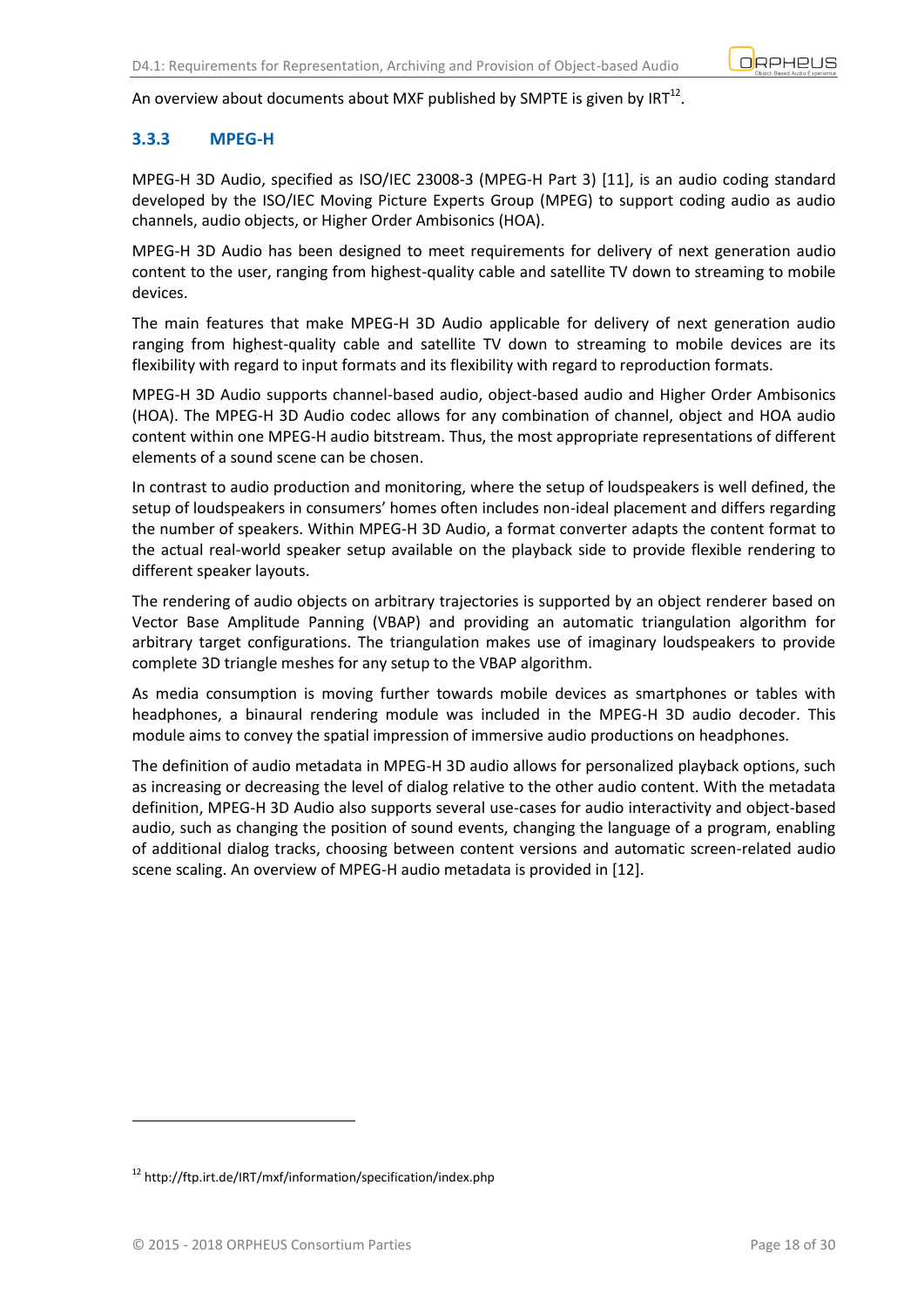# <span id="page-18-0"></span>**4 An Analysis into Requirements and Possible Formats for the Provision of Object-based Content via Streaming**

ADM based streaming, and JSON, MDA, ETSI TS 103 223, synchronization

## <span id="page-18-1"></span>**4.1 Possible Formats for Streaming**

Exchanging audio material using complete files is convenient for non-real-time applications, but in broadcasting audio often needs to be streamed in real-time. Streaming is required in playout systems and for live capture and delivery. It involves either slicing an existing audio file into frames, or generating frames on-the-fly and delivering these frames in real-time over the delivery medium (such as an IP network).

The design of a streaming format depends upon the delivery medium. For emission stages of the broadcast chain bit-rate restrictions mean that lossy coding is required for audio.

In distribution and contribution stages, bit-rates are usually far less restrictive so either higher bitrate codecs can be used, or PCM audio can be delivered.

With the move to media distribution over IP, bit-rates are potentially high enough to cope with uncompressed audio and associated metadata. Streaming over IP requires the data to be carried in packets, so any streaming format requires the audio is segmented into frames. With the move towards next generation audio (i.e. object, channel and scene-based), metadata is required to be delivered alongside the audio signal. Generating an audio-plus-metadata stream requires segmentation of the audio and metadata into frames of a size that is suitable for the delivery medium.

The following formats are considered by the partners as relevant for streaming applications in the scope of the ORPHEUS project.

### <span id="page-18-2"></span>**4.1.1 DASH**

"Dynamic Adaptive Streaming over HTTP (DASH), also known as MPEG-DASH, is an [adaptive bitrate](https://en.wikipedia.org/wiki/Adaptive_bitrate_streaming)  [streaming](https://en.wikipedia.org/wiki/Adaptive_bitrate_streaming) technique that enables high quality [streaming](https://en.wikipedia.org/wiki/Streaming_media) of media content over the Internet delivered from conventional [HTTP](https://en.wikipedia.org/wiki/HTTP) web servers. Similar to Apple's [HTTP Live Streaming](https://en.wikipedia.org/wiki/HTTP_Live_Streaming) (HLS) solution, MPEG-DASH works by breaking the content into a sequence of small HTTP-based file segments, each segment containing a short interval of playback time of content that is potentially many hours in duration, such as a movie or the live broadcast of a sports event. The content is made available at a variety of different bit rates, i.e., alternative segments encoded at different bit rates covering aligned short intervals of play back time are made available. While the content is being played back by an MPEG-DASH client, the client automatically selects from the alternatives the next segment to download and play back based on current network conditions. The client selects the segment with the highest bit rate possible that can be downloaded in time for play back without causing stalls or re-buffering events in the playback. Thus, an MPEG-DASH client can seamlessly adapt to changing network conditions, and provide high quality play back with fewer stalls or re-buffering events.

MPEG-DASH is the first adaptive bit-rate HTTP-based streaming solution that is an international standard. MPEG-DASH should not be confused with a transport protocol — the transport protocol that MPEG-DASH uses is TCP.

MPEG-DASH uses existing HTTP web server infrastructure that is used for delivery of essentially all World Wide Web content. It allows devices like Internet-connected televisions, TV set-top boxes, desktop computers, smartphones, tablets, etc. to consume multimedia content (video, TV, radio, etc.) delivered via the Internet, coping with variable Internet receiving conditions. Standardizing an adaptive streaming solution is meant to provide confidence to the market that the solution can be adopted for universal deployment, compared to similar but more proprietary solutions like Smooth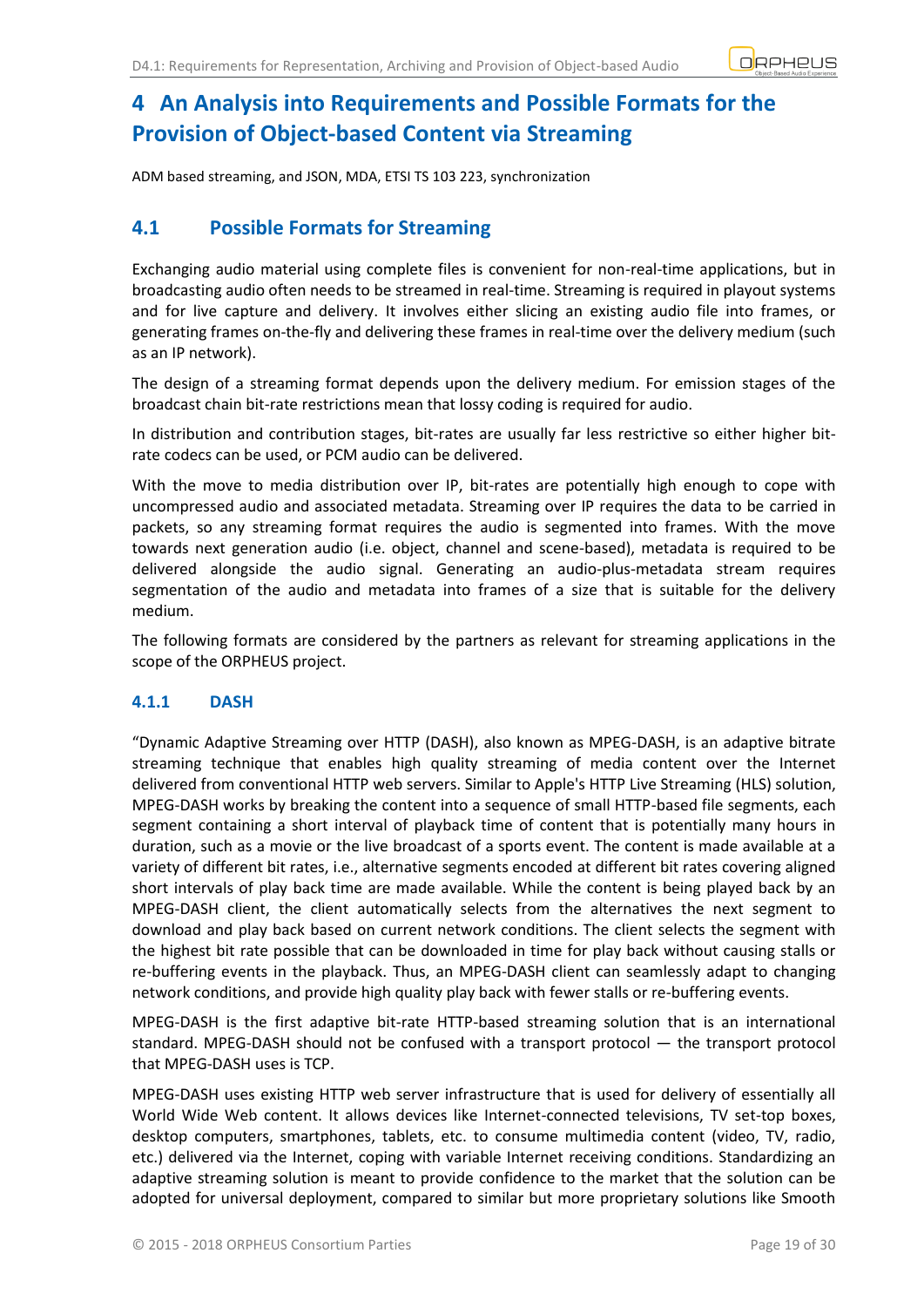

#### Streaming by Microsoft, or HDS by Adobe.

The technology is [codec-](https://en.wikipedia.org/wiki/Codec)agnostic which means it can use content encoded with any codec like [H.265,](https://en.wikipedia.org/wiki/High_Efficiency_Video_Coding) [H.264,](https://en.wikipedia.org/wiki/H.264/MPEG-4_AVC) [VP9](https://en.wikipedia.org/wiki/VP9) etc. $''^{13}$ 

### <span id="page-19-0"></span>**4.1.2 Serialized ADM**

A serialized version of the Audio Definition Model (ADM) is currently under development in the ITU. While the audio file format as described in Recommendation ITU-R BS.2088 combined with the Audio Definition Model described in Recommendation ITU-R BS.2076 provide the ability to exchange object, channel and scene-based audio files, they are not readily suitable for streaming, particularly of live productions. Therefore a serialized form is required.

With a serialized representation of the Audio Definition Model with segmentation of audio and metadata, it will be possible to use the ADM for streaming of immersive audio content. For the serialized ADM, JSON (JavaScript Object Notation) will probably be used as a representation format. The main difference from the ADM XML representation is that no referencing between elements is used; instead, it is a complete hierarchical structure. This ensures each frame is self-contained and JSON is more compact and also easier to parse.

JSON is an [open-standard](https://en.wikipedia.org/wiki/Open_standard) [format](https://en.wikipedia.org/wiki/File_format#Chunk-based_formats) that uses [human-readable](https://en.wikipedia.org/wiki/Human-readable) text to transmit data objects consisting of attribute–[value pairs.](https://en.wikipedia.org/wiki/Attribute%E2%80%93value_pair)

It is the most common data format used for asynchronous browser/server communication: asynchronous JavaScript and JSON [\(AJAJ\)](https://en.wikipedia.org/wiki/AJAJ)<sup>14</sup>. JSON is derived fro[m JavaScript,](https://en.wikipedia.org/wiki/JavaScript) but code to generate and [parse](https://en.wikipedia.org/wiki/Parse) JSON data is available in man[y programming languages](https://en.wikipedia.org/wiki/Programming_languages). For more detail see also 'json.org'.

Basically, any XML-based metadata scheme can be represented in JSON as well.

Depending on the timeline of the ITU work, the envisioned serialized ADM representation may be considered for the use within ORPHEUS.

### <span id="page-19-1"></span>**4.1.3 Streaming of MPEG-H**

Because MPEG-H is primarily a compression format with the addition of 3D-rendering capability, it can be used like any other compression format together with codec-agnostic streaming formats such as DASH and HLS. As such, MPEG-H is mostly relevant for the distribution to end devices ("emission") and is already defined as an optional audio codec in version 3.2 of the DASH-IF $^{15}$  Interoperability guidelines.

All required metadata for decoding and rendering MPEG-H bit-streams is defined in the MPEG-H specification and can be embedded in the MPEG-H Audio Stream (MHAS) in binary form. Therefore, the definition and encoding of all relevant metadata as well as its decoding and rendering behaviour is well defined when using MPEG-H as a codec format for streaming. However, the mapping between the metadata in production (e.g. ADM) and MPEG-H has to be assured.

In addition, MPEG-H offers the following features that are relevant for streaming: First, it supports seamless bit-rate switching through Instantaneous Playout Frames (IPF) which simplifies tune-in and adaptive streaming in DASH or HLS. MPEG-H also supports configuration changes and splicing on the bit-stream level, which can be important for use cases such as insertion of advertisements ("adinsertion"). In addition, objects can be transmitted as independent streams and merged at the client,

**.** 

<sup>13</sup> https://en.wikipedia.org/wiki/Dynamic\_Adaptive\_Streaming\_over\_HTTP

<sup>14</sup> https://en.wikipedia.org/wiki/AJAJ

<sup>&</sup>lt;sup>15</sup> DASH Industry Forum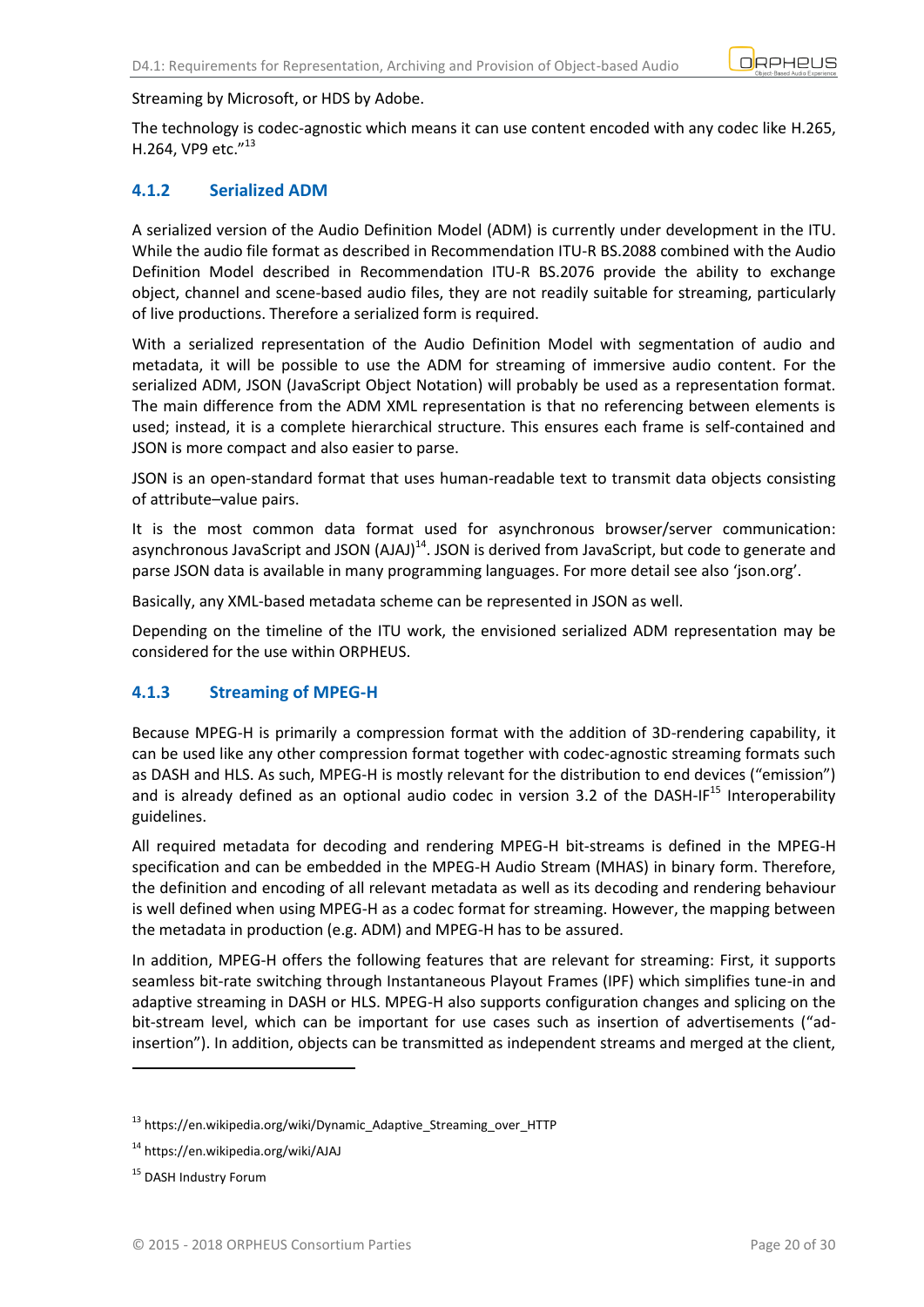e.g. for hybrid delivery of an alternate language. Finally, the flexible rendering and format conversion of MPEG-H allows decoding the same bit-stream for e.g. a 5.1 surround speaker setup, stereo speaker setup, or binaural headphones. Hence, a single bit-stream is stored on the server covering multiple playback scenarios and therefore saving storage space and signalling complexity.

When initializing the streaming session it has to be considered that the overall audio scene may contain multiple channel beds and objects which can only be combined in certain ways. For example, an ambience atmosphere with 5.1 channels has to be combined with the dialog in either German or English language, and in addition an optional sound effect can be added. Though all those dependencies are well described in the MPEG-H Audio Scene Information (ASI) data structure, some of this information is also needed on the session initialization level, i.e. in the Media Presentation Description (MPD) of DASH. This allows, for example, that a DASH-client only fetches the English dialog track and therefore saves transmission bit rate. The mapping of audio scene information and dependencies onto the MPD is being defined in MPEG and DASH-IF.

### <span id="page-20-0"></span>**4.1.4 Streaming of MXF**

The Material Exchange Format (MXF), which is described in a previous section of this document in some detail, is widely used for production and contribution in the broadcasting community. In its common form, MXF is suitable for file-based-only workflows, however it can be used for streaming applications as well with the High Bitrate Media Transport Protocol (HBRMT), which is standardized in SMPTE 2022-6, as described in a paper by the IRT in [13]

### <span id="page-20-1"></span>**4.1.5 HTTP Live Streaming (HLS)**

"HTTP Live Streaming is an [HTTP-](https://en.wikipedia.org/wiki/HTTP)based [media streaming](https://en.wikipedia.org/wiki/Media_streaming) communications protocol implemented by [Apple Inc.](https://en.wikipedia.org/wiki/Apple_Inc.) as part of its [QuickTime,](https://en.wikipedia.org/wiki/QuickTime) [Safari,](https://en.wikipedia.org/wiki/Safari_%28web_browser%29) [OS X,](https://en.wikipedia.org/wiki/OS_X) and [iOS](https://en.wikipedia.org/wiki/IOS) software. It is similar to [MPEG-DASH](https://en.wikipedia.org/wiki/Dynamic_Adaptive_Streaming_over_HTTP) in that it works by breaking the overall stream into a sequence of small HTTP-based file downloads, each download loading one short chunk of an overall potentially unbounded transport stream. As the stream is played, the client may select from a number of different alternate streams containing the same material encoded at a variety of data rates, allowing the streaming session to adapt to the available data rate. At the start of the streaming session, it downloads an [extended M3U playlist](https://en.wikipedia.org/wiki/Extended_M3U) containing the metadata for the various sub-streams which are available." $1^{16}$ ,  $1^{17}$ 

## <span id="page-20-2"></span>**4.2 Requirements for Streaming**

### <span id="page-20-3"></span>**4.2.1 Streaming of Object-based Content**

Considering the streaming of object-based content, a distinction should be made between the streaming of audio signals and the streaming of object-based metadata related to these audio signals. This is necessary because those two types of content, even though they might be transmitted within a single (network) stream, they have different requirements associated with them.

In addition, it is useful to further distinguish between the format of the payload $^{18}$  data transmitted and the actual transport protocol used to transmit said payload.

-

<sup>16</sup> https://en.wikipedia.org/wiki/HTTP\_Live\_Streaming

<sup>17</sup> https://developer.apple.com/streaming/

<sup>&</sup>lt;sup>18</sup>Payload is the part of transmitted data that carries that actual information or message, excluding any overhead data solely required for payload delivery as part of the transmission protocol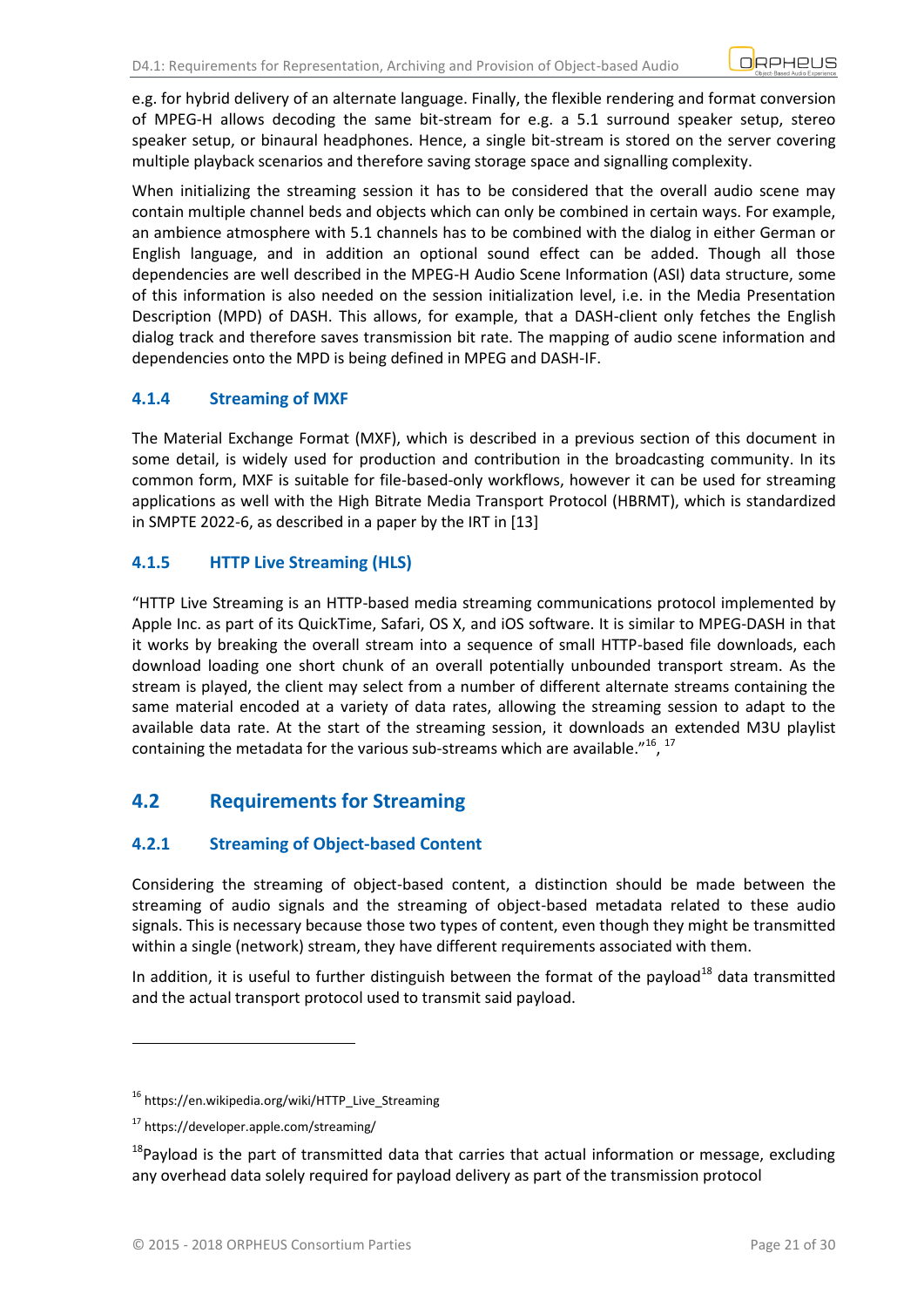There are a variety of usage scenarios for streaming object-based content in production, ranging from studios with dedicated and isolated networks to wide-area networks.

While the main target applications are related to controlled studio environments, proposed solutions should be applicable to other usage scenarios as well. Additionally, it is understood that while the focus is on IP-based operation/streaming, data formats that are not limited to IP-based operation per se are preferred. Therefore, consideration should be given to the different layers in the OSI model when defining data formats and the carriers that might be used to transport that data, such that compatibility is maintained where necessary to support different physical layers or transport layers.

### <span id="page-21-0"></span>**4.2.2 General Requirements**

#### **4.2.2.1 Synchronization**

It is required that synchronisation of audio signals and object-based metadata related to those audio signals can be maintained, to a precision of one audio sample period or better.

#### **4.2.2.2 Use of Existing Standards**

The use of open and/or free (zero-cost) standards is preferred. Furthermore, the use of existing standards is preferred over creating new ones as long as they are available under fair, reasonable and non-discriminatory terms.

#### **4.2.2.3 Unicast and Multicast Transmission**

The format of the payload data for both audio signals and metadata related to that audio signals must be structured in such a way to support both unicast (point-to-point) and multicast (point-tomultipoint) transmission.

### <span id="page-21-1"></span>**4.2.3 Requirements for Streaming Audio Signals**

#### **4.2.3.1 Latency**

In a production environment, streaming formats must operate with a constant, predictable latency. Furthermore, low-latency may be required for some applications to support efficient monitoring and editing of object-based audio streams.

#### **4.2.3.2 Bitrate Reduction**

Streaming of uncompressed (PCM) audio signals at typical production sample rates and bit depths must be supported. It can be assumed that in a studio or studio centre the available network capacity is such that a bit rate reduction is not required and therefore preservation of audio quality is the priority.

Nevertheless, streaming of compressed audio signals can be supported in addition, as it extends the applicability of the streaming format to usage scenarios where network bandwidth might be limited. This is particularly the case for streaming to the end user ("emission"), see also Quality of Service (QoS) below.

#### **4.2.3.3 Synchronization of Audio Signals**

The streaming format and/or protocol must provide means to synchronize all audio signals, preferably in relation to a common master clock.

There are two use cases that must be supported:

1. All audio signals are contained within one stream.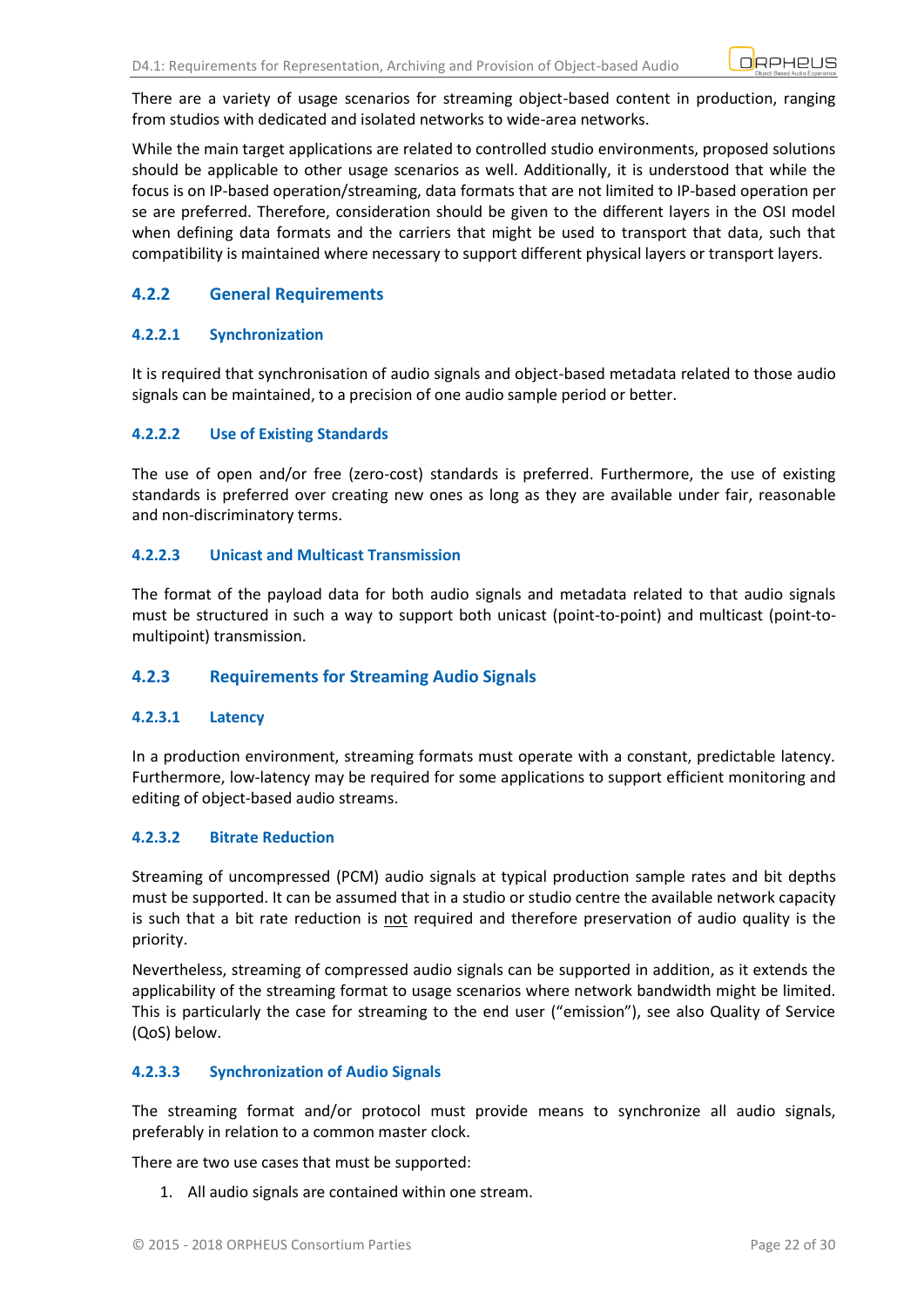

#### 2. Audio signals are split across multiple streams.

The latter case is especially required when audio signals origin from different sources must be merged or switched.

### **4.2.3.4 Quality of Service (QoS)**

Especially in application scenarios where network resources might be shared with other applications, it is required that different priorities can be assigned to data packets in order to guarantee a certain level of performance and to avoid the loss of packets carrying audio signals.

For distributing object-based audio to the end user over the open Internet ("emission"), the only viable QoS-level is often "Best Effort". In this situation adaptive streaming protocols such as DASH and HLS can significantly reduce the frequency of playback interruptions and are therefore required. Especially for reliable playback of audio streams in mobile environments, fall-back bit rates below 256 kbps shall be supported.

### <span id="page-22-0"></span>**4.2.4 Requirements for Streaming Object-based Audio Metadata**

#### **4.2.4.1 Independence of Transport Mechanism Used to Stream Audio Signals**

In order to support a variety of audio signal streaming solutions, preserve flexibility and compatibility with future protocols, the format describing the object-based metadata must not introduce any direct dependency on the protocol used to stream audio signals.

This is especially required in order to incorporate streaming of object-based content into existing production environments that already feature IP-based streaming of audio signals.

#### **4.2.4.2 Embedded and Unenclosed Transmission**

It is required that the object-based metadata can be embedded in /multiplexed with the audio signals to form a single stream.

Furthermore, it is recommended that object-based metadata and audio signals can be transmitted in separate streams.

The single stream variant has the advantage of being simpler in terms of operation and monitoring, while the latter enables combination and integration of object-based audio streaming with devices that support streaming of audio signals only.

#### **4.2.4.3 Metadata Set**

It is required that ITU-R BS.2076 (ADM) metadata set can be carried.

Furthermore, it is required that production metadata (as in the EBU Core, for example) can be carried.

For the streaming to end users the ADM metadata may be converted into formats that are aligned to the requirements of the emission codec, e.g. MPEG-H. Furthermore, some of the production metadata shall be removed for reasons of confidentiality and bit rate efficiency.

#### **4.2.4.4 Monitoring and Inspection**

The streaming format must support easy monitoring and inspection of the metadata. This is essential for fast error detection and failure recovery.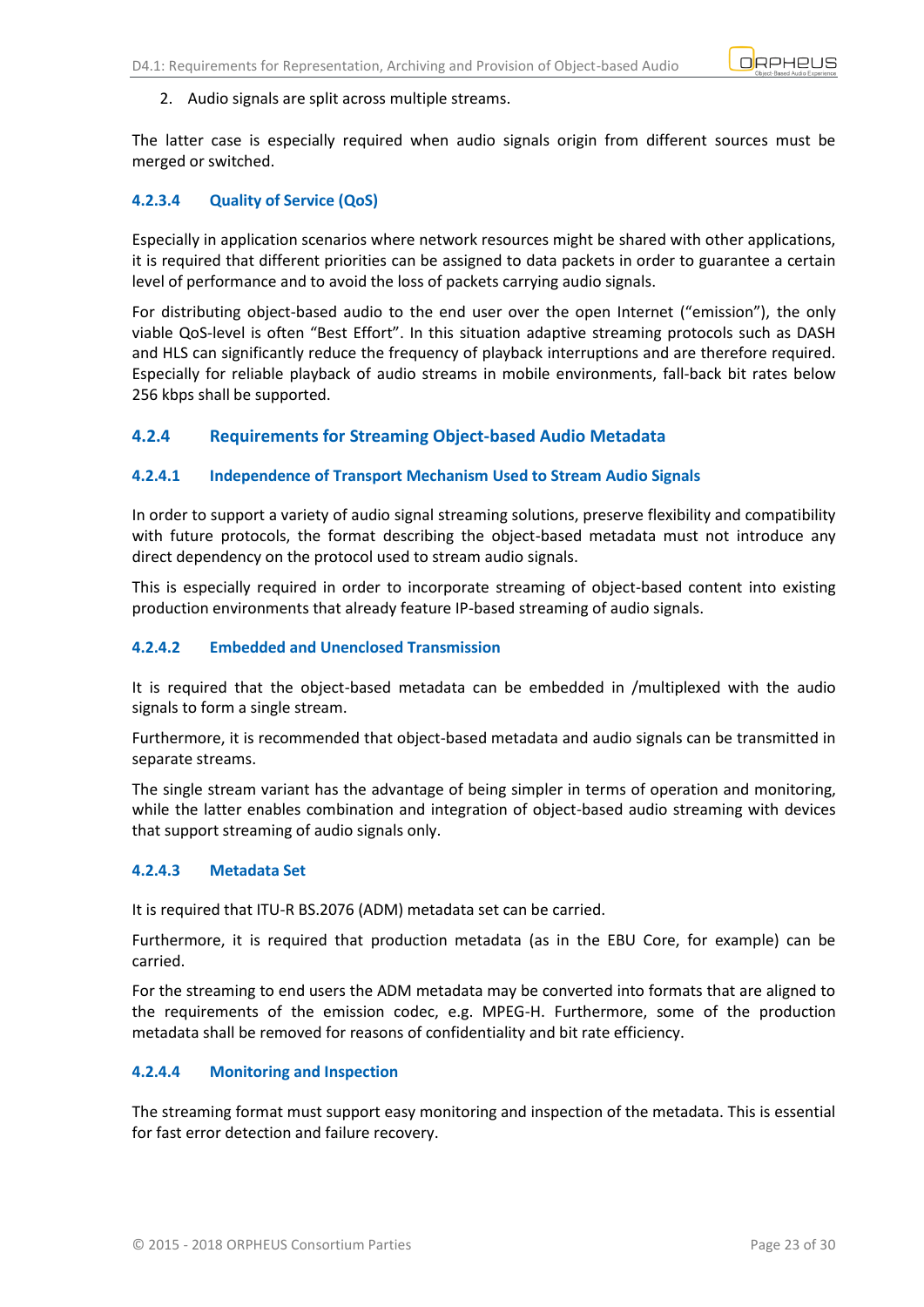#### **4.2.4.5 Delta Frame Transmission**

In general, the full object-based metadata must be available for a device to interpret, modify or render the object-based audio scene. But continuous transmission of the complete metadata set can unnecessarily increase the required bandwidth and metadata parsing complexity.

It is therefore required that delta metadata frames can be transmitted in-between full metadata frames, carrying only changed metadata entities. This concept is similar to "intra-frames" and "predicted" frames as used in video encoding applications.

This introduces an additional "tune-in" time, which a device must wait until a first full frame is received. In order to suit different applications with different requirements in terms of bandwidth, complexity and tune-in time, it is required that the full frame repetition rate is not limited. This includes the case that no delta frames are transmitted at all.

#### **4.2.4.6 Efficient Filtering of Metadata and Stream Splicing**

Metadata streams within a production environment might include sensitive metadata for internal use only. Furthermore, object-based metadata streams from multiple sources might be used to form a single production.

Therefore, it is required that object-based metadata is structured in a way that can be modified efficiently, with a special focus on the removal of sensitive production metadata and merging of multiple metadata streams.

For streaming to the end users ("emission") it shall be possible to access individual elements of an object-based audio scene based on the requirements of the client. In other words, the client shall be able to pick relevant objects and shall not be enforced to download a single aggregated audio stream with all objects (including those he will never decode/render – e.g. an alternate language track). For the example of DASH, this means that some metadata has to be represented in the Media Presentation Description (MPD) which is used for session initialization.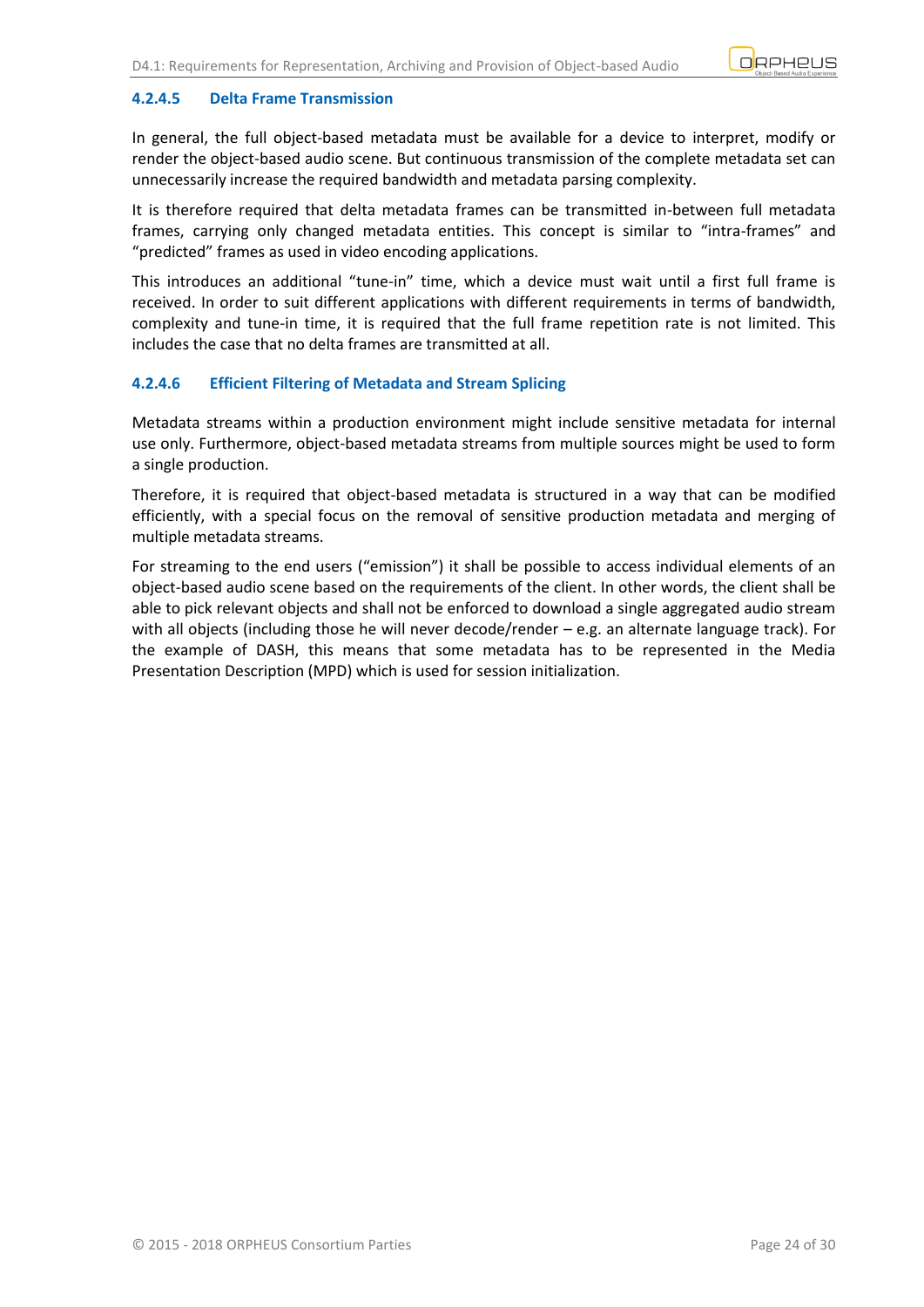

# <span id="page-24-0"></span>**5 Interoperability**

As stated above, some of the requirements for storage/representation, archiving and provision are identical or very similar while others are application-dependent (e.g. usage of data rate reduction (compressed audio) vs. uncompressed audio).

However, all the formats have to contain/carry different representations of the same object-based audio content.

Therefore interoperability of the formats is an important factor when choosing formats for storage/representation, archiving and provision (file-based provision and provision via streaming) of object-based audio.

"Interoperability" in the context of the ORPHEUS broadcasting chain can be understood as the following high-level aspects:

- The formats should provide coherent services for users, even when individual components of the formats are technically different.
- The different modules/formats should be able to intercommunicate and share or exchange data via a defined set of exchange interfaces.
- The different modules of the broadcasting chain should work together in implementation, even if using different formats.

In more detail, two main parts of object-based audio need to be considered in the context of interoperability: The transport of audio data and the transport of metadata (object-based/audiorelated metadata as well as production/technical metadata). It should be possible to exchange the needed [information](https://en.wikipedia.org/wiki/Information) (audio data plus metadata) adequately between the formats and/or their users.

As is addressed several times in the document, the support of the (audio-related) metadata set of the Audio Definition Model (ADM) is desirable. Therefore any format used in the broadcasting chain should either directly support the carriage of ADM metadata (e.g. using BW64 files) or provide a metadata model, which supports comparable concepts, i.e. having a different syntax, but providing descriptors for the same object-based characteristics, even if named differently. In that case, a translation of ADM metadata to the other model (and vice versa) would be possible.

With respect to the audio content, it needs to be ensured that the chosen formats can all carry the needed information in terms of a defined target quality. If there are differences between the formats with e.g. respect of the usage of compressed vs. uncompressed audio, they should all be able to provide the defined minimum target quality if translation/transcoding is needed (e.g. by means of scalable compression, support of defined sampling rates).

Besides, it needs to be considered that some formats may only carry a subset of the complete audio data. The archiving file can be seen as a kind of master format, containing the overall superset of audio data, however in use-cases where the data rate is limited, it might be reasonable to provide only a subset of the audio data (e.g. reduce the choice of languages, provide a smaller set of objects or a smaller set of presets/mixes for the user to choose from). If this is needed, mechanisms to choose a reasonable subset of audio data are also an aspect to consider in the context of interoperability.

As one of the main interoperability requirements is the way how modules in a system can exchange data and information, the interoperability is also an aspect of the entire system architecture. In ORPHEUS, the choice of the needed formats for storage/representation, archiving and provision of object-based content cannot be made without keeping in mind the complete processing chain and how the different formats need to interact. Besides the formats themselves, also interfaces and (if needed) translation rules have to be considered in the system definition process as well.

Achieving the necessary degree of interoperability is in general a compromise between a pragmatic system definition (i.e. striving for a minimum variability between components/formats, which is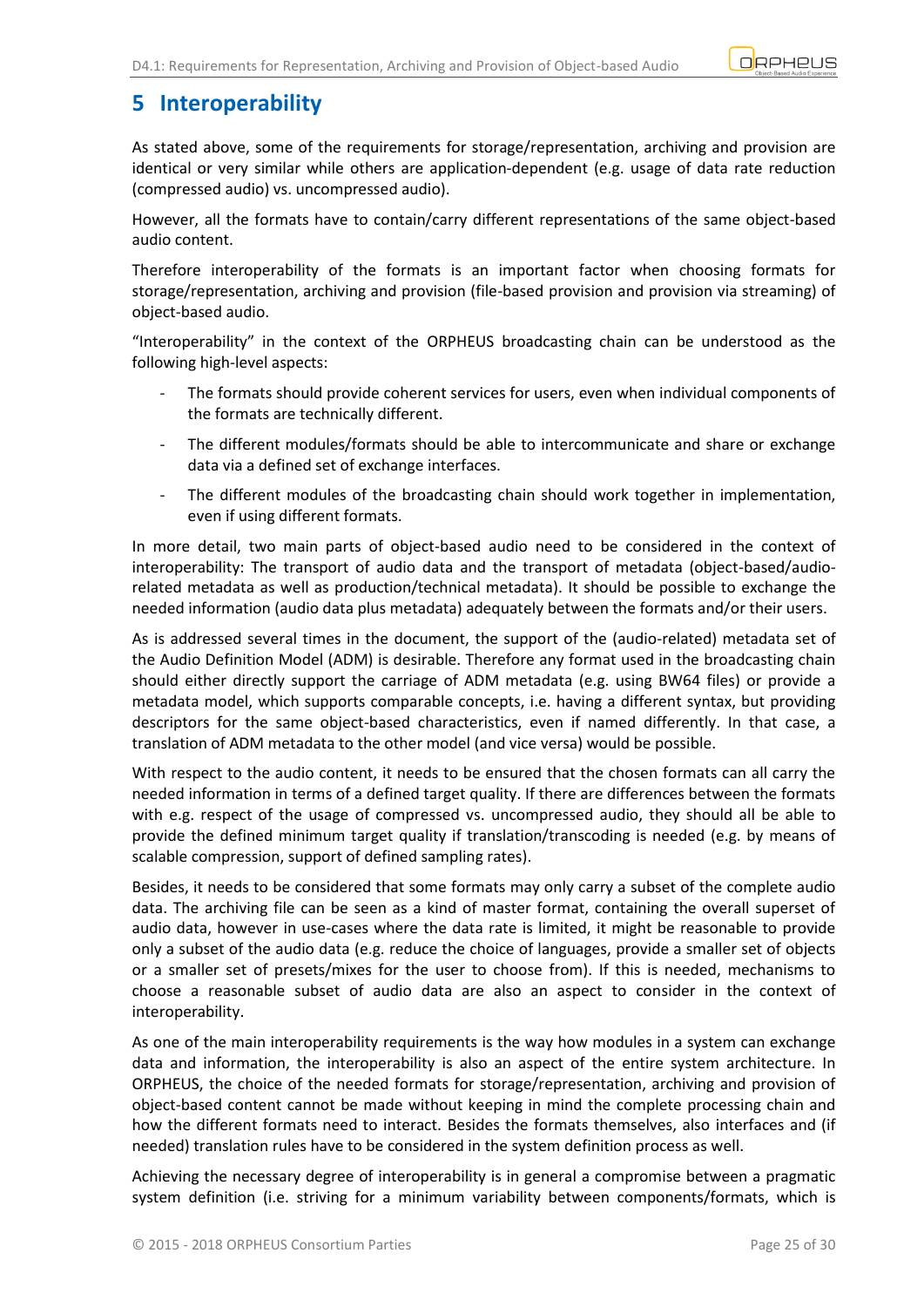beneficial in terms of implementation effort and simplicity of the overall system) and the choice of highly performant single components (i.e. choosing formats, which are very specific to their use-case, but satisfy their defined requirements in the best way possible, even if this makes the translations/interfaces more difficult).

The following paragraphs describe two formats suitable for transmission of [audio](https://en.wikipedia.org/wiki/Audio_over_IP) over IP.

# <span id="page-25-0"></span>**5.1 Audio Video Bridging (AVB)**

"An Audio Video Bridging (AVB) network implements a set of protocols being developed by the IEEE 802.1 Audio/Video Bridging Task Group. AVB works by reserving a fraction of the available Ethernet bandwidth for AVB traffic. There are four primary differences between the proposed architecture and existing 802 architectures:

- Precise synchronization,
- [Traffic shaping](https://en.wikipedia.org/wiki/Traffic_shaping) for media streams,
- admission controls, and
- $\bullet$  Identification of non-participating devices.

These are implemented using relatively small extensions to standard layer-2 MACs and bridges. This "minimal change" philosophy allows non-AVB and AVB devices to communicate using standard 802 frames. However only AVB devices are able to: a) reserve a portion of network resources through the use of admission control and traffic shaping and b) send and receive the new timing-based frames. AVB packets are sent regularly in the allocated slots. As the bandwidth is reserved, there will be no collisions."<sup>19</sup>

## <span id="page-25-1"></span>**5.2 AES67 and Ravenna**

"AES67 is a standard for audio-over-IP interoperability. The standard was developed by the [Audio](https://en.wikipedia.org/wiki/Audio_Engineering_Society)  [Engineering Society](https://en.wikipedia.org/wiki/Audio_Engineering_Society) and published in September 2013. It is a [layer 3](https://en.wikipedia.org/wiki/Layer_3) protocol suite based on existing [standards](https://en.wikipedia.org/wiki/Technical_standard) and is designed to allow interoperability between various IP-based audio networking systems such as RAVENNA, [Livewire,](https://en.wikipedia.org/wiki/Livewire_%28networking%29) [Q-LAN](https://en.wikipedia.org/wiki/Q-LAN) and [Dante.](https://en.wikipedia.org/wiki/Dante_%28networking%29) It also identifies commonalities with [Audio](https://en.wikipedia.org/wiki/Audio_Video_Bridging)  [Video Bridging](https://en.wikipedia.org/wiki/Audio_Video_Bridging) (AVB) and documents AVB interoperability scenarios."<sup>20</sup>

"High-performance media networks support professional quality audio (16 bit, 44,1 kHz and higher) with low latencies (less than 10 milliseconds) compatible with live sound reinforcement. The level of network performance required to meet these requirements is available on local-area networks and is achievable on enterprise-scale networks. A number of networked audio systems have been developed to support high-performance media networking but until now there were no recommendations for operating these systems in an interoperable manner. This standard provides comprehensive interoperability recommendations in the areas of synchronization, media clock identification, network transport, encoding and streaming, session description and connection management" [14].

"RAVENNA is an open technology for real-time distribution of audio and other media content in IPbased network environments. Utilizing standardized network protocols and technologies, RAVENNA can integrate and operate on existing network infrastructures. Performance and capacity are scaling

<sup>&</sup>lt;sup>19</sup> https://en.wikipedia.org/wiki/Audio\_Video\_Bridging

<sup>&</sup>lt;sup>20</sup> https://en.wikipedia.org/wiki/AES67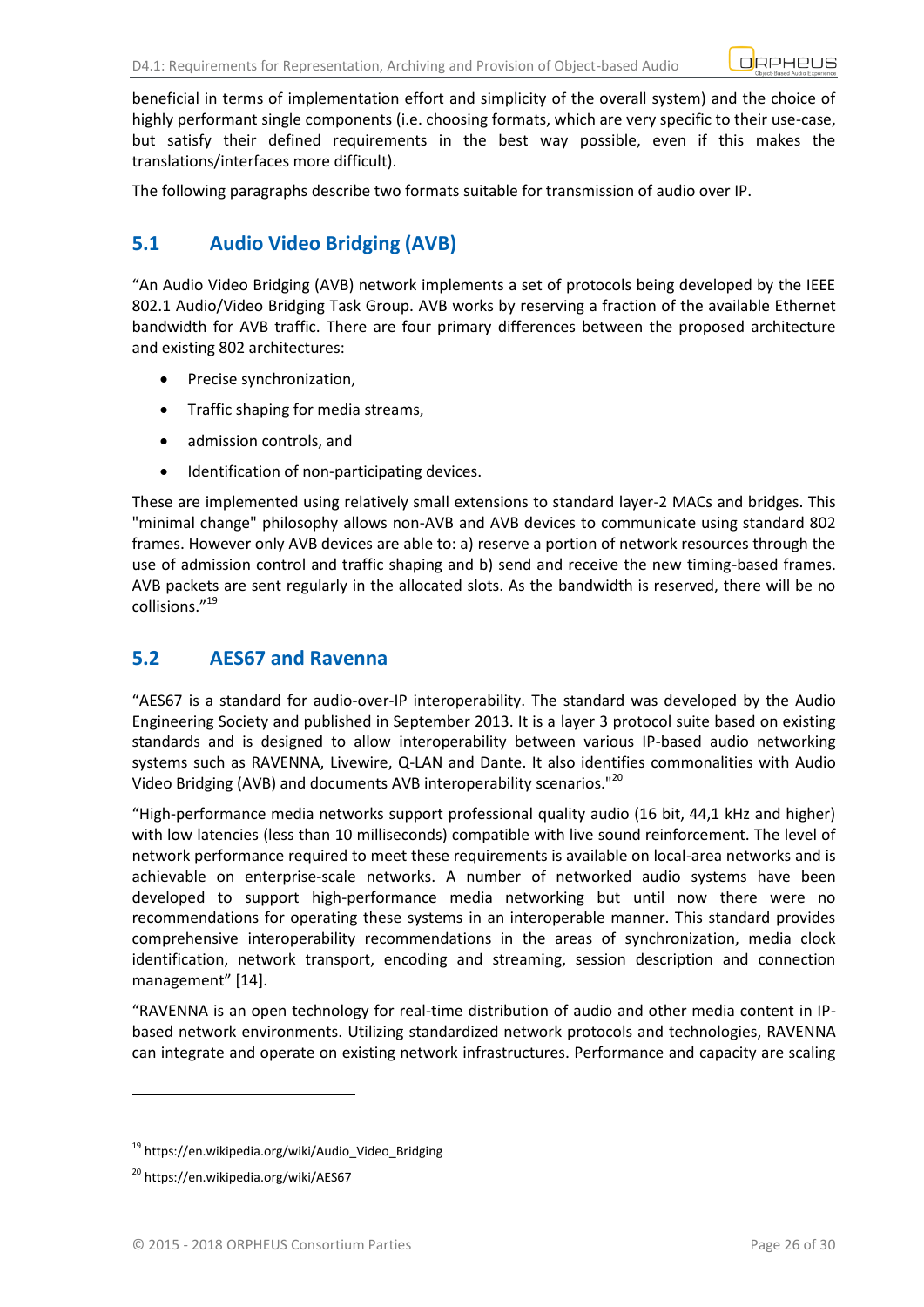with the capabilities of the underlying network architecture. Emphasize is put on data transparency, tight synchronization, low latency and reliability. It aims at applications in professional environments, where networks are planned and managed, and where performance has to surpass the requirements of consumer applications.

As an open technology, the functional principles are publically available and RAVENNA technology can be freely implemented and used without any proprietary licensing policy. Numerous industry partners are already supporting the RAVENNA technology.

In September 2013, the AES has published the AES67 "Standard on High-performance Streaming Audio-over-IP Interoperability", which defines guidelines and mechanisms to achieve interoperability between different IP-based real-time streaming solutions. Since RAVENNA's fundamental operational principles, protocols and formats are in-line with what has been defined in AES67, RAVENNA is already compatible with AES67" [15].<sup>21</sup>

<sup>&</sup>lt;sup>21</sup> http://www.ravenna-network.com/about-ravenna/resources/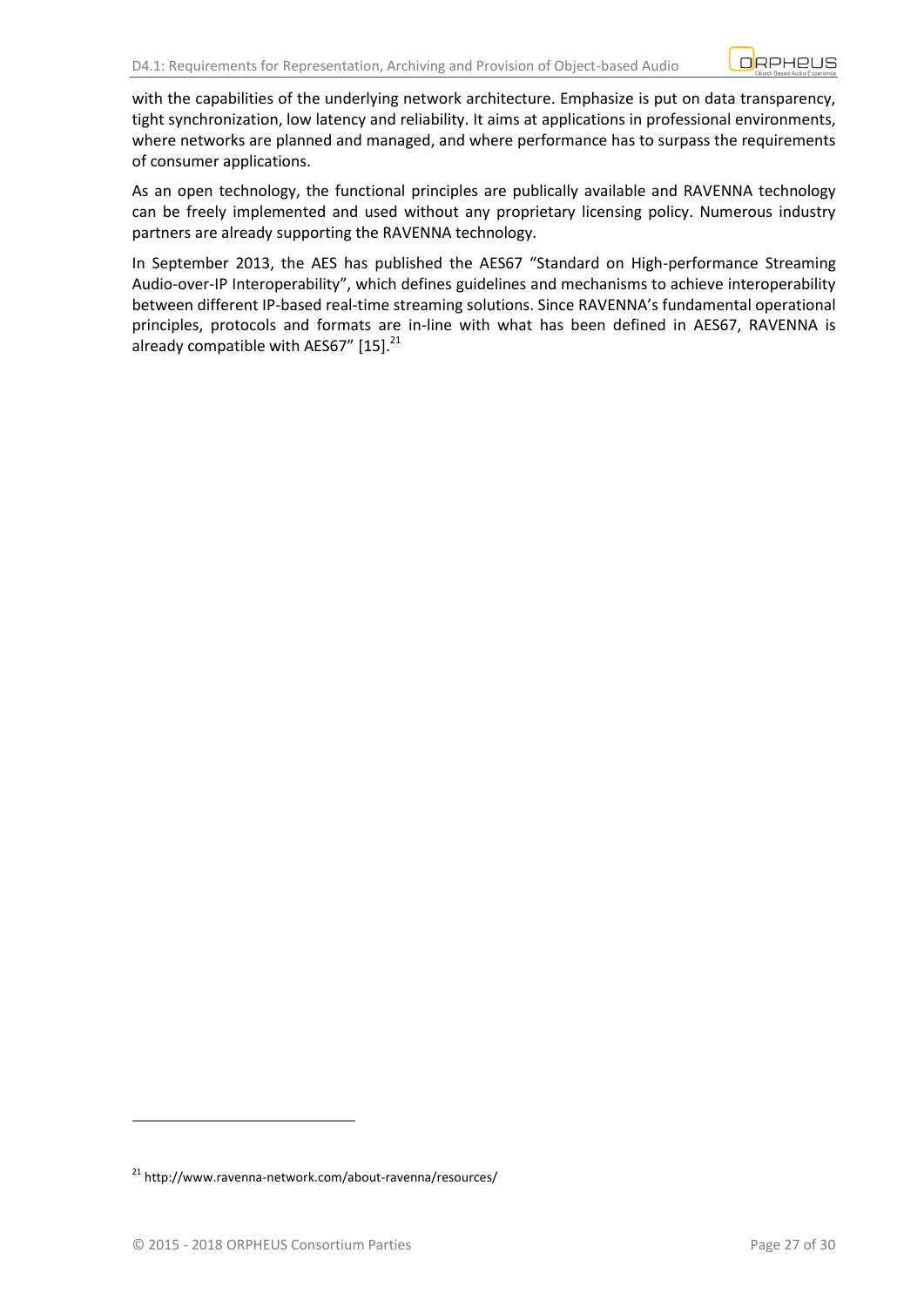# <span id="page-27-0"></span>**6 Backward and Forward Compatibility with Legacy Systems**

# <span id="page-27-1"></span>**6.1 How to Handle New Content on Legacy Emission System**

The main focus of broadcasters is traditionally on the simultaneous emission of content for a large audience via a terrestrial, satellite or cable radio medium. The reception devices (TVs, Set-top boxes) for those transmission ways are very well established and can be found in almost every household all over Europe. These devices are and mostly will be not capable to deal with object-based content as the built-in decoders can be hardly updated to new standards such as the coming DVB UHD Phase  $2^{22}$ which will enable object-based delivery via DVB.

Even though the focus of ORPHEUS is on IP delivery where new inventions and technologies such as object-based audio can be easily and quickly introduced due to software based systems, the backward compatibility with existing end user devices needs to be ensured. Therefore, ORPHEUS has to make sure that both the reference architecture as well as the pilot implementation architecture will be able to transcode and transform the object-based content for legacy playout and emission infrastructures. [Figure 1](#page-8-1) illustrates the envisioned solution for legacy systems. The object-based content will be rendered to Stereo and / or 5.1 surround signals in the distribution block and can be afterwards emitted via legacy broadcasting mediums.

## <span id="page-27-2"></span>**6.2 How to Handle Old Content on New Production Systems**

As the majority of archived and pre-produced content is not object-based but channel-based, the ORPHEUS partner need to make sure that he reference architecture and the pilot implementation architecture will be able to handle legacy content during the production. As per [Figure 1,](#page-8-1) the planned workflow has two steps where legacy channel-based content (Mono, Stereo, 4.0, 5.1) could be used for the further production. Investigations are to be conducted in order to find out how the architecture and the implemented system can and should handle such channel-based content.

 $^{22}$  http://www.digitaltveurope.net/462862/dvb-embraces-hdr-with-next-phase-ultra-hd-tv-requirements/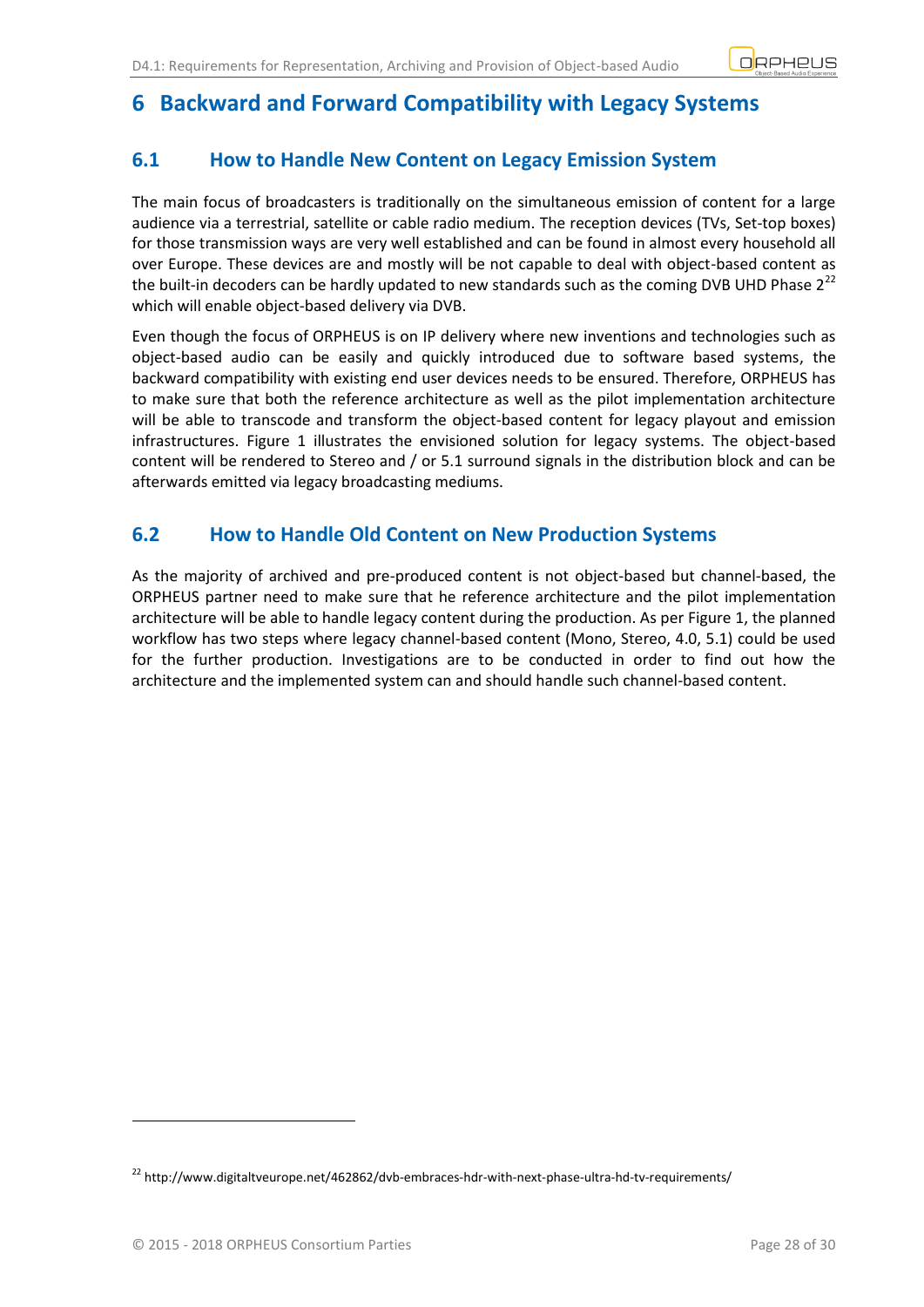

# <span id="page-28-0"></span>**7 Conclusions**

The above listed information and requirements are the basis for the selection and new definitions of file and streaming formats, selected for the reference architecture and the pilot implementations.